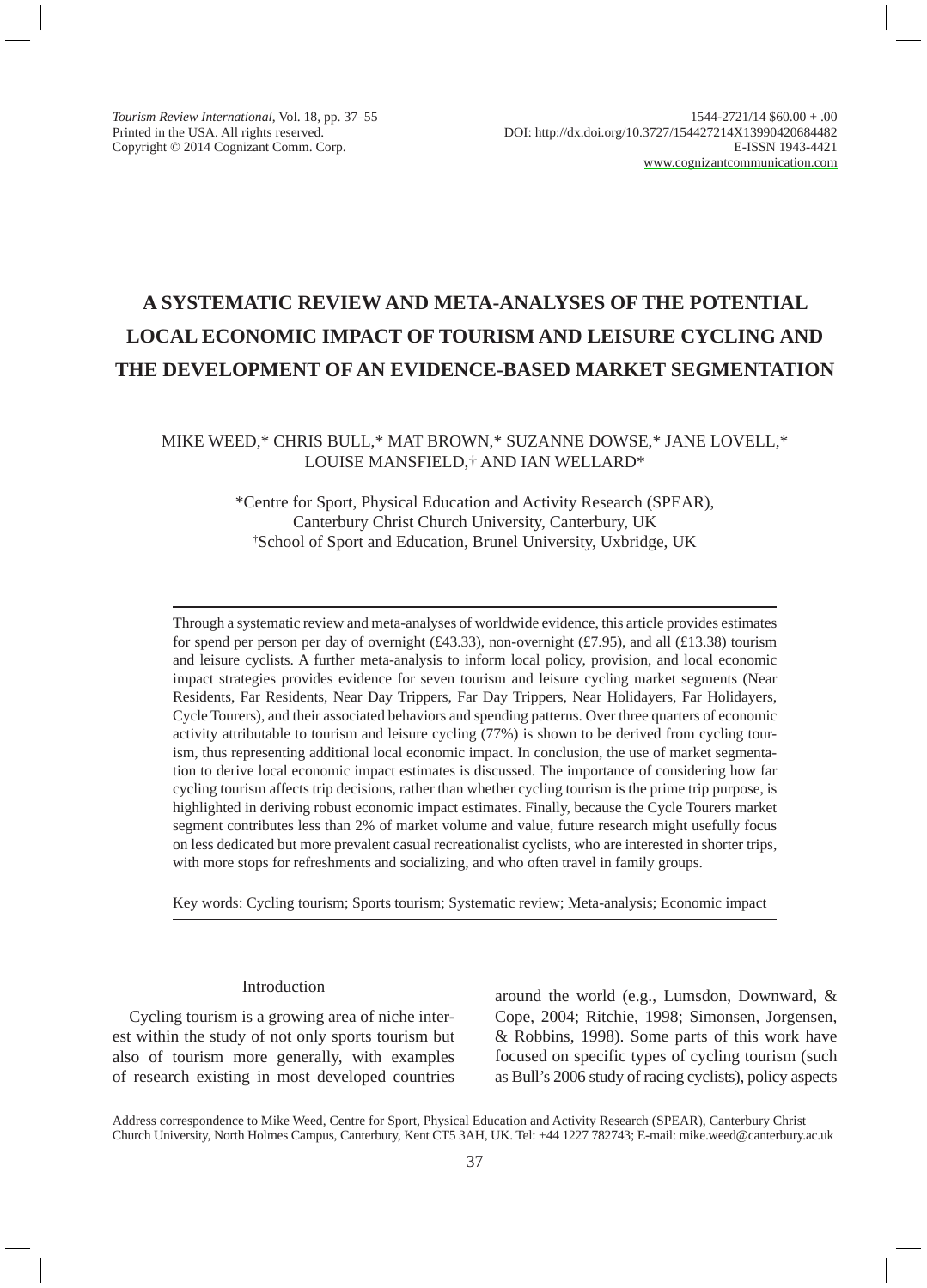such as sustainability (Downward & Lumsdon, 2001; Lumsdon, 2000; Lumsdon et al., 2004), or major cycling events such as the Tour de France (Bull & Lovell, 2007; Desbordes, 2007). Beyond the academic sphere, coverage can also be found in more popular publications (e.g., Breakell, 2006; Lumsdon, 1996), publications linked to a particular interest group (Sustrans, 1999), or various reports that focus on economic impacts and tourism growth in particular regions or destinations (e.g., EcoGIS, 2002: Fraietta, 2004: Greenwood & Yeoman, 2006: Lumsdon et al., 2004; Maine Department of Transportation, 2001; Mintel, 2007; Picton & Bull, 2003; Wales Tourist Board [WTB], 2002).

Unsurprisingly, work focusing on the potential economic impacts of cycling tourism has attracted the attention of local and regional policy makers, planners, and providers, either those seeking to capitalize further on existing cycling provision in their area or those seeking to develop new cycling provision for local and regional economic benefit, mostly linked to the attraction of day-tripping or overnight cycling tourists. While some places have sought economic impacts through hosting or attracting cycling events, a more widespread strategy has been to attract recreational cycling tourists to designated cycle routes, trails, or paths (Breakell, 2006; Cope et al., 2003; Faulks, Ritchie, & Fluker, 2007; Greenwood & Yeoman, 2006; Lumsdon, 1996; Weed & Bull, 2009). Some such routes or trails are local and self-contained, such as the rail trails that have been developed from abandoned railways lines, a development that is especially prominent in Australia, or the many circular trails such as the 47-mile Purbeck Ride in Dorset. UK or the 25-mile ride round Rutland Water reservoir in Leicestershire, UK. Many others, however, are part of wider networks. For example, cycling routes and cycle tourism developments in Europe have been integrated into sustainable development and transport policies leading to the development of well-planned regional, national, and pan-European networks (Faulks et al., 2007). Similar networks can be found elsewhere in the world: for example, in the US (the US Bicycle Route System), in the various regions of Australia, the Trans Canada Trail, and the National Cycleway project in New Zealand. However, although research such as that noted above reports that positive local economic

impacts can be realized from tourist visits to cycle routes, trails, and paths (e.g., EcoGIS, 2002; Fraietta, 2004; Greenwood & Yeoman, 2006; Lumsdon et al., 2004; Mintel, 2007; Picton & Bull, 2003; WTB, 2002), this is of little use to policy makers, planners, and providers in developing provision, as there is very little empirically informed research on the different spending patterns and behavioral profiles of cycling tourists, nor on how far recreational cycling tourists might be considered a homogenous group, or whether some form of segmentation is possible.

Consequently, the aim of this article is to develop an empirically informed segmentation of the tourism and leisure cycling market<sup>1</sup> that identifies the economic impact<sup>2</sup> attributable to various market segments and that can thus be used to inform provision and promotion strategies by local and regional policy makers, planners, and providers. To do so, it draws on a worldwide systematic review of research evidence on the behaviors and spending of tourism and leisure cyclists, and conducts meta-analyses on those quantitative data returned that are amenable to such an approach, which is informed and guided by wider data and insights from other studies returned in the systematic review. However, before turning to the detail of the systematic review and meta-analysis, the utility of existing economic impact studies and previously proposed approaches to cycling market segmentation are reviewed.

## Economic Impact Studies and **Segmentation Approaches**

In a "briefing" on cycling tourism, Sustrans (1999), a UK charity that encourages and advocates sustainable transport, provide some bullish estimates for the size and scope of cycling tourism throughout Europe. Sustrans (1999) suggest that Austria's Danube Trail attracts over 1.5 million visitors a year while Germany's Bodensee Cycle Trail attracts an estimated 380,000 riders, producing an economic contribution of  $\epsilon$ 75 million to the region. Furthermore, they also estimate that the whole of Europe is expected to generate £14 billion in cycle tourism revenue per year by 2020 (Sustrans, 1999). Beyond Europe, Faulks et al. (2007) suggest that direct spending in Maine (USA) by over 2 million cycling tourists totaled \$36.3 million, and in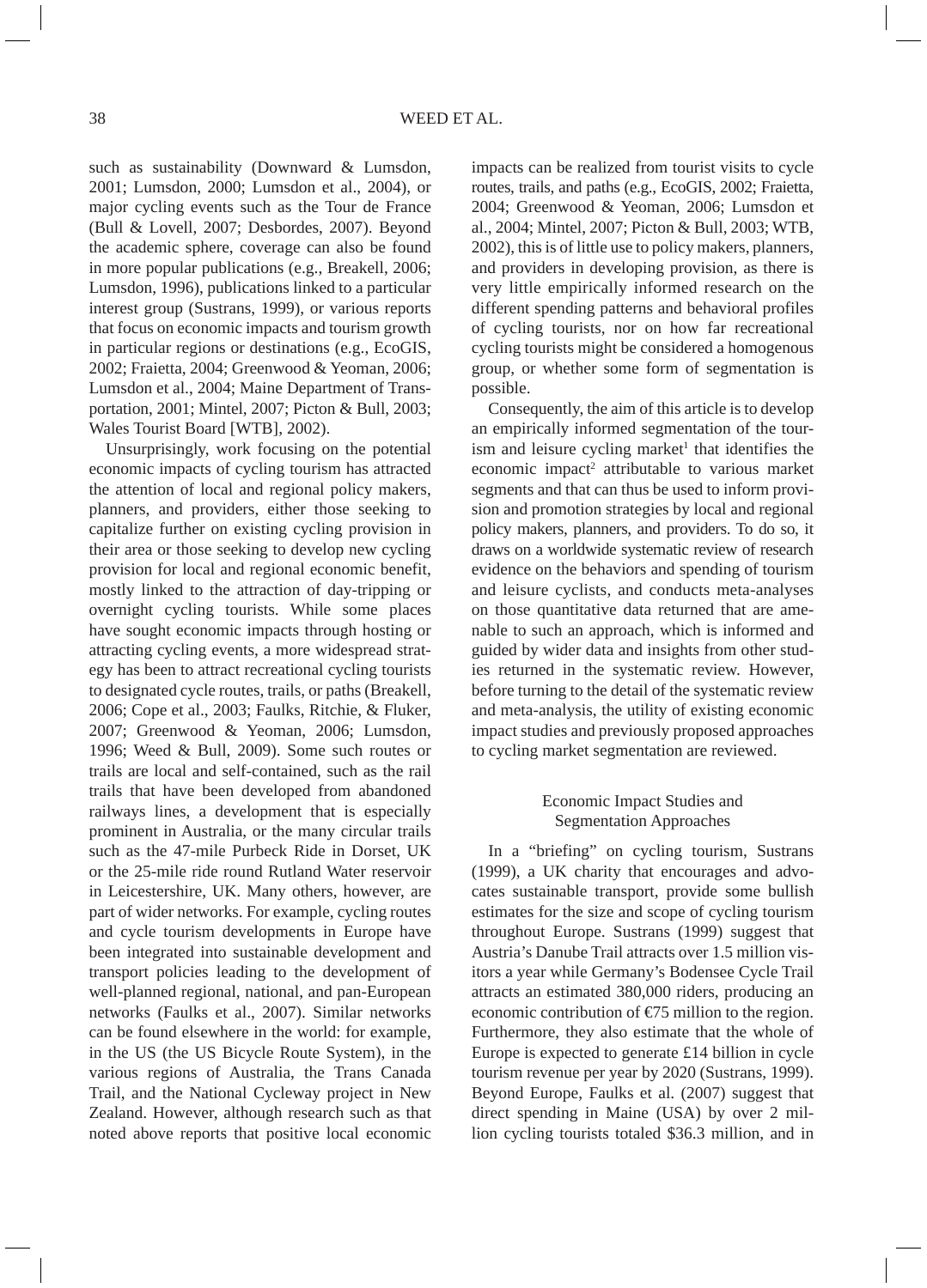New Zealand 3% of overseas tourists and 1.6% of domestic holiday makers cycle between destinations in the South Island, which is worth \$72 million per annum to the economy. It is estimated that 10.5% of Australians participate in cycling (Australian Sports Commission, 2005, quoted in Faulks et al.,  $2007$ ) and that the vast majority (86%) cycle for fun and leisure. However, such aggregate estimates for the value of tourism and leisure cycling (some of which represent only cycling tourism, while others also include leisure cycling by local residents) do little to help local policy makers, planners, and providers decide what types of recreational cycling provision they might make to maximize economic benefit from cycling tourism.

In the UK, Mintel  $(2007)$  suggest that  $450,000$ British people spent £120 million on cycling holidays in the UK in 2005 with an additional 2.25 million holidays involving some kind of 'incidental' cycling such as a day's bike hire or a bike sightseeing tour. Furthermore, market growth was suggested, as 16% of adults (8 million) had already been on some kind of cycling holiday with a further 12% (6 million) having not yet taken a cycling holiday, but wanting to do so in the future. Greenwood and Yeoman (2006) estimated that cycling tourism to Scotland from UK residents in 2003 was worth £219 million and represented 1 million trips. These figures involved cycling as a main purpose of trip (cycling holidays), accounting for £20 million and 100,000 trips, and cycling as part of a wider holiday with £199 million expenditure and 900,000 trips (Greenwood & Yeoman, 2006). Both the Mintel (2007) and Greenwood and Yeoman (2006) data suggests that there may be some value in thinking about different types of cycling tourists according to how important or central cycling is within the tourist trip, or perhaps more usefully, how far it plays a role in the trip decision.

In the wider sports tourism literature, some authors (e.g., Gammon & Robinson, 2003) have suggested that sports tourism comprises trips where sport is dominant and trips where tourism is dominant. This has led to the categorization of sports tourism by a number of authors (e.g., Gammon & Robinson, 2003; Robinson & Gammon, 2004; Sofield, 2003; Standeven & De Knop, 1999) within a framework that makes a distinction between "sports tourism" (where sport is the primary purpose of the trip) and "tourism sport" (where tourism is the primary purpose). This leads to an analysis of sports tourism at the "trip" level, with entire trips designated as either sports tourism or not sports tourism. For assessing economic impact, this provides a clear distinction between those trips where the economic impact should be attributed to the form of sports tourism in question (in this case, trips where cycling tourism is the prime purpose), and those that should not (i.e., trips where cycling tourism is an incidental or secondary purpose). However, as Weed and Bull (2009) suggest, an analytical framework that can only attribute entire trips as either cycling tourism or not cycling tourism does not allow for a particularly sophisticated or granular analysis of the role of cycling tourism in trip decisions. Furthermore, such a framework is likely to underestimate the economic impact attributable to cycling tourism, as it does not include economic impact generated on trips where cycling tourism is not the primary purpose, but where it has played a role as a differentiating factor in trip decisions about where to go on a particular trip (Weed & Bull, 2009). In such cases, the economic impact of the trip might quite legitimately be attributed to cycling tourism, because without local provision for cycling tourism activity, the trip would have been taken elsewhere.

Most definitions of cycling tourism only include activities in which the cycling is a fundamental and significant part of the trip and thus exclude incidental ("spontaneous") cycling, such as an occasional cycle ride on holiday (see, e.g., Lumsdon, 1996; Ritchie, 1998; Sustrans, 1999). Even the definition proposed by the South Australian Tourism Commission (2005), which is generally regarded to be broader in scope than most others (Lamont, 2010; Weed & Bull, 2009), does not allow for incidental cycling. In fact, the only existing definition that comes close to accommodating this is that encountered in Simonsen et al.'s (1998) study where they define a cycle tourist as "a person . . . who at some stage of other during his or her holiday uses the bicycle as a mode of transportation" (p. 20) but they then qualify that by adding "to whom cycling is an important part of this holiday." Thus, given that most, if not all, definitions of cycling tourism do not consider trips on which cycling is a secondary purpose, any economic impact studies of cycling tourism that utilize such definitions are unlikely to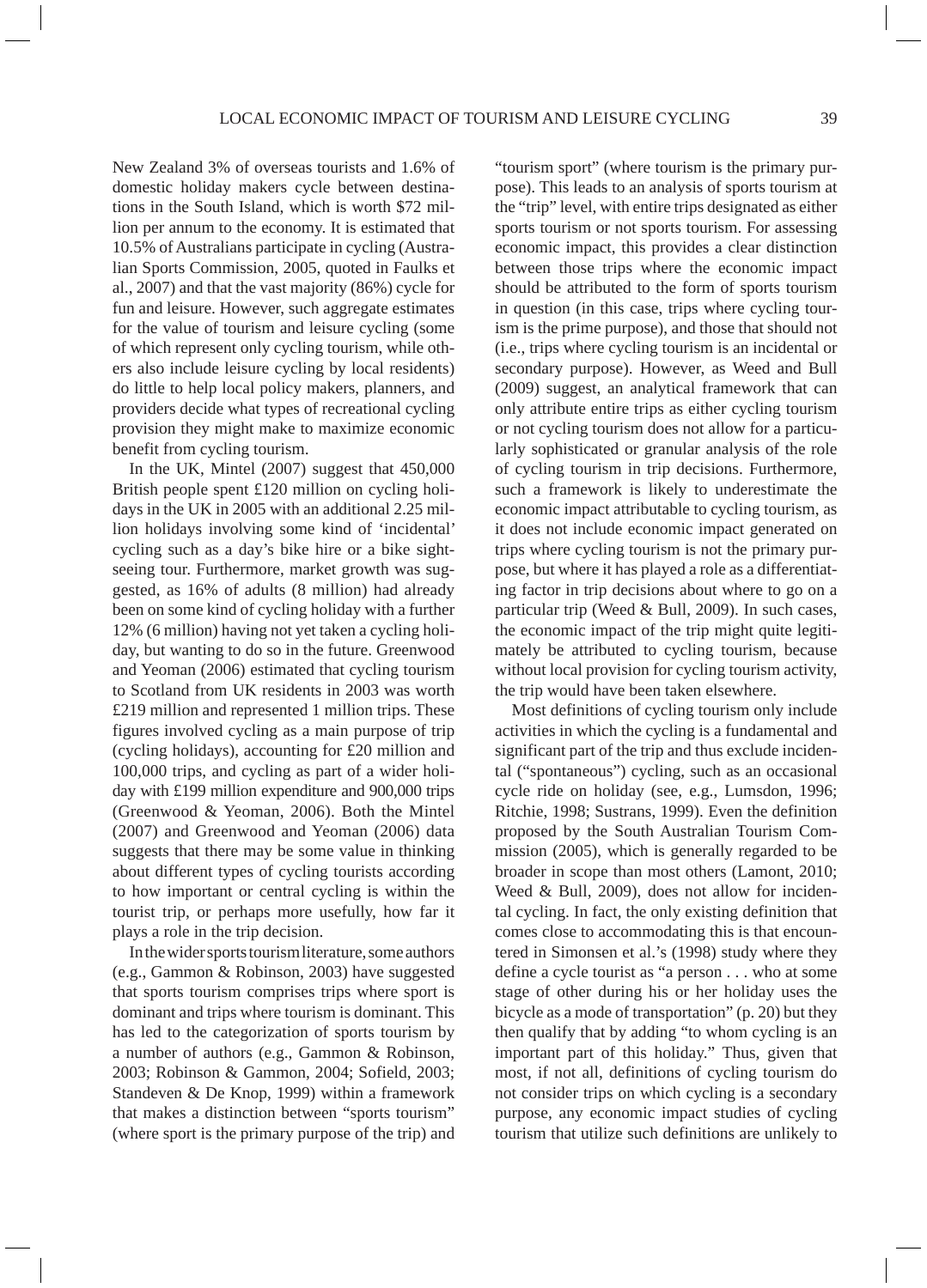derive robust and complete economic impact estimates. For example, one of the few cycling "segmentation" frameworks (although it is more of a categorization than a segmentation in that it is not empirically derived) is that proposed by Sustrans (1999), which includes three specific categories of cycling tourism, and an "other" category.

The first category Sustrans (1999) identify is "cycling holidays," representing those trips where cycling is the prime purpose, and this is the simplest category from which to estimate economic impact, as the entire economic outcomes of the trip can be attributed to cycling. However, the second category, "holiday cycling," in which the purpose of the trip is not cycling, but cycling is one of a number of activities on a trip, should (as noted above) also be at least partially considered in economic impact assessments because the opportunity to cycle may be a differentiating factor between destinations. Estimating the impact of this type of cycle tourism is more difficult, because the "additionality" of the impact attributable to cycling must be established and, because of this difficulty, many previous studies have omitted to include the economic impact from "holiday cycling." The third category, "cycling day visits," is also an economic generator, providing the day-trippers are visiting from outside the local economy. While the value per visit of such trips is often lower than cycling holidays or holiday cycling, the volume of trips is often greater. The final category identified by Sustrans is an "other" category, which includes a range of cycling activities, some of which might be considered cycling tourism and some of which are more appropriately thought of as leisure cycling.

While the Sustrans (1999) framework might be intuitively appealing, not least for its simplicity, it is not based on any extended analysis of empirical evidence, but on a rather simple conceptual distinction between prime purpose, secondary purpose, and day-tripping cycling tourists. Furthermore, as Bull (2006) notes, the framework provides little or no discrimination between infrequent and frequent cyclists or between casual participants and committed cycling tourists (cf. Green & Jones, 2005) and it is limited in its ability to identify variations in spending patterns and behaviors in market segments.

Faulks et al. (2007) suggest that, rather than seeking to segment "types" of cycling tourism, the

"wide variety of individuals and potential market segments" (p. 14) that constitute the range of cycle tourism should perhaps be differentiated on the basis of "motivations" as well as "activity." Based on the work of Simonsen and Jorgenson (1996), Faulks et al. (2007) suggest that a continuum ranging from cycling enthusiast, or hard core cyclist, to occasional cyclist could be considered, and cite the South Australian Tourism Commission (2002), who suggest that cycling tourists can be categorized as being dedicated, interested, or incidental/opportunistic. This report also noted that individuals are not necessarily confined to one group, as cycling activities might take on different levels of importance for different trips or different parts of trips. The implications of such an approach for assessing economic impact is an assumption that different types of cycling tourist (as opposed to different types of cycling tourism) are likely to be associated with different behaviors and different spending patterns, but that individuals may fulfill different cycling tourist "roles" (cf. Gibson & Yiannakis, 2002) at different times or on different trips. This, of course, starts to become useful information in helping to inform local strategies for cycling tourism planning, provision, and promotion.

However, other than making a distinction between trips where cycling tourism is a prime purpose and trips where it is not, to date there is little evidence that economic impact studies have sought to segment cycling tourists (rather than cycling tourism). For example, estimates of economic impact for specific destinations or types of destination include the 2005 English Leisure Visits Report (Natural England, 2006), which estimated that there were 1.36 million cycle tourism trips to the English countryside producing an overall revenue of approximately £40 million, and  $110,000$  cycle tourism trips to national parks worth £22 million. At a more local level, Regeneris Consulting (2005) estimated that there were 116,000 holiday makers in North East England in 2003 who participated in cycle tourism, producing between  $£4$  million and  $£7$  million income and supporting between 400 and 600 fulltime jobs, and a subsequent report (Sustrans, 2007) suggested that during 2006 four long-distance routes of the National Cycle Network directly contributed £9.6 million to the North East economy and £13.4 million to the wider economy. However, it is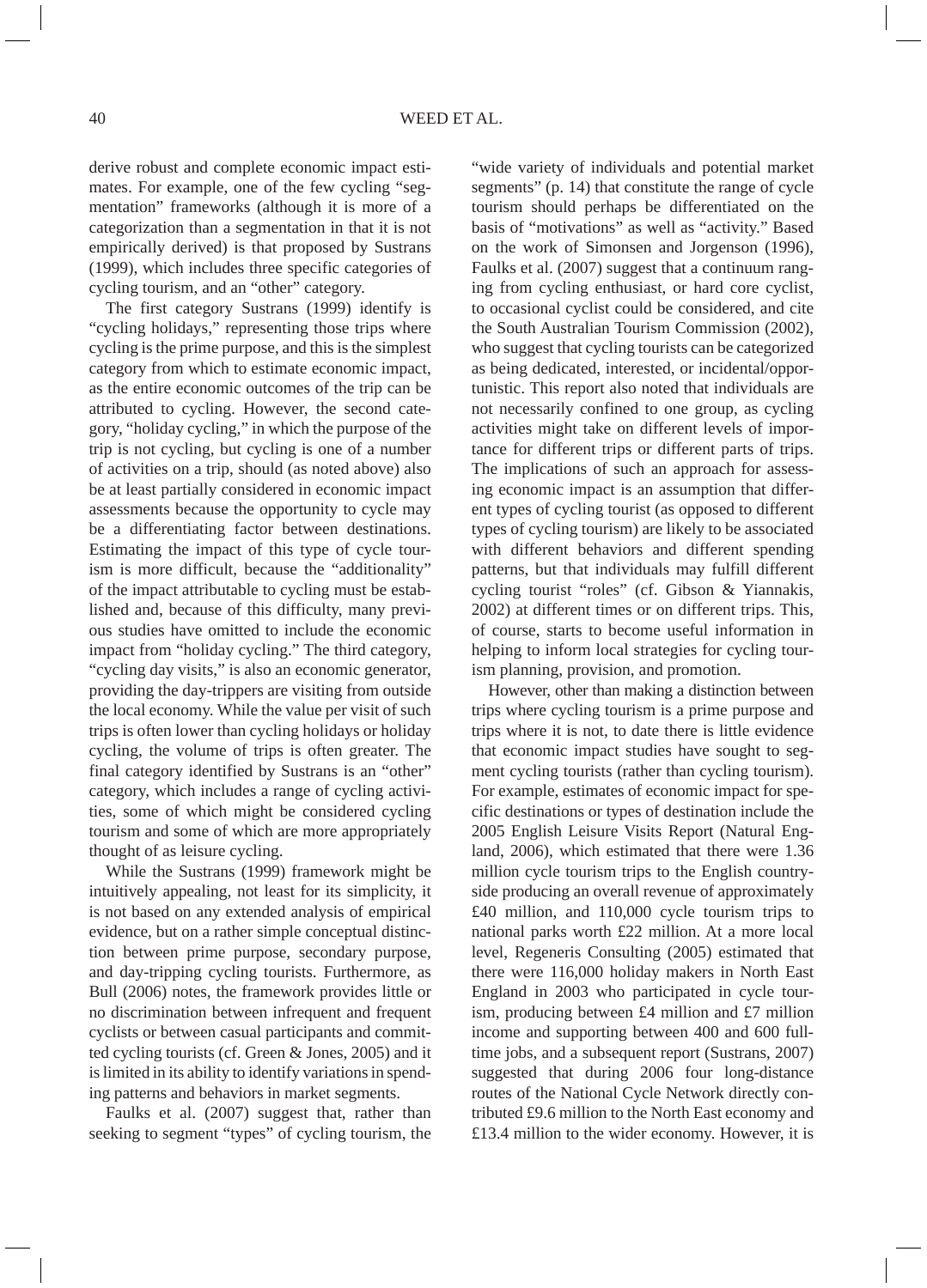difficult to know how to assess the reports for the volume and value of cycling tourism in the UK and Scotland noted earlier alongside those given here for the English countryside and for the North East of England, as they each refer to different types of provision, on different geographic scales, and most likely attracting very different types of cycling tourists, and in some cases including leisure cycling by local residents. Hence, there is the need for the type of meta-analysis offered in this article to provide some standardized and comparable data on which decisions about provision and promotion at a local level can be based.

## Systematic Review and Meta-Analysis

There has been an increasing interest in collating evidence to inform policy in recent years, and increasingly the traditional literature review is being seen as inadequate in accessing the best evidence for policy decisions. In 2001 the Economic and Social Research Council (ESRC) in the UK funded the establishment of an Evidence Network dedicated to the improvement of the evidence base for policy and practice in the social sciences. This Evidence Network has promoted and developed the use of the systematic review procedure (Coren & Fisher, 2006) to collate research evidence and inform policy development, and it is this procedure that has been used to search, collate, and appraise the evidence base for the local impacts of tourism and leisure cycling.

As recommended in the literature, a formal review panel comprising the seven authors was formed (Coren & Fisher, 2006; Tranfield, Denyer, & Smart, 2003; Weed, 2006). At an initial meeting, the review question was agreed as: What are the potential local economic impacts of cycling tourism in the UK? The UK context was included because the review was funded by a UK county authority; however, the panel agreed that worldwide sources should be searched, but that UK data would be given greater weighting in the analysis (this was later operationalized by weighting UK data 4:1 against non-UK data). The panel also agreed that spending by local leisure cyclists needed to be included in the analysis to allow such spending to be identified and removed to provide estimates of the economic impact of cycling tourism. The initial meeting also outlined exploratory searches to refine search terms and identify appropriate databases to answer the review question (Coren & Fisher, 2006). Following exploratory searches, four databases were included in the formal searches: Sports Discus (sport, exercise, leisure, and tourism), CINAHL (health care), ASSIA (geography and sociology), and Business Source Premier (advertising, marketing, and communication). The search protocol is outlined in Table 1.

Once duplicates across the databases were removed, this search returned 3.229 sources; the titles of the returns were reviewed by the review panel for inclusion on the basis of relevance to the review question (Coren & Fisher, 2006; Tranfield et al., 2003), and 419 articles were retained. The abstracts for the 419 sources were divided between the seven panel members for independent review. Each source was reviewed by two panel members for inclusion on the basis of relevance to the review question and no one member reviewed the same combination of sources. Where there was disagreement on inclusion, a third panel member also assessed the source (Coren & Fisher, 2006; Tranfield et al., 2003). On the basis of this filtering process 111 sources were identified for full text retrieval.

The review panel also met to discuss whether it appeared that any significant papers or bodies of

Table 1 **Systematic Review Search Protocol** 

| Date range            | January 1990–December 2010                                                                                                                                                                 |
|-----------------------|--------------------------------------------------------------------------------------------------------------------------------------------------------------------------------------------|
| Search<br>combination | (Cycl* OR bike OR bicycl* OR BMX) <sup>a</sup><br><b>AND</b>                                                                                                                               |
|                       | (Tourism OR leisure OR holiday* OR rec-<br>reation* OR sport* OR health OR Travel                                                                                                          |
|                       | OR rid* OR racing OR exercise OR sus-                                                                                                                                                      |
|                       | tainab* OR transport OR route OR trail)                                                                                                                                                    |
|                       | <b>NOT</b>                                                                                                                                                                                 |
|                       | ('power output' OR physio* OR crank OR<br>menstrual OR musc* OR Biomech* OR<br>endurance OR medicine OR nutrition OR<br>Performance OR drug* OR Athlet* OR<br>biolog* or motor*) $\bar{b}$ |
| Limitations           | All databases: English language.                                                                                                                                                           |
|                       | Sport Discus: sources - Book analytic; book<br>review; Journal article (peer reviewed);<br>thesis/dissertation; serial publication and<br>monograph/government publication.                |
|                       |                                                                                                                                                                                            |

<sup>a</sup>The \* symbol is a wildcard. For example, "cycl\*" will return the terms cycle, cycling, cyclist, etc.<br>
<sup>b</sup>This third-level search was not included for the CINHAL or

ASSIA databases as they do not support this functionality.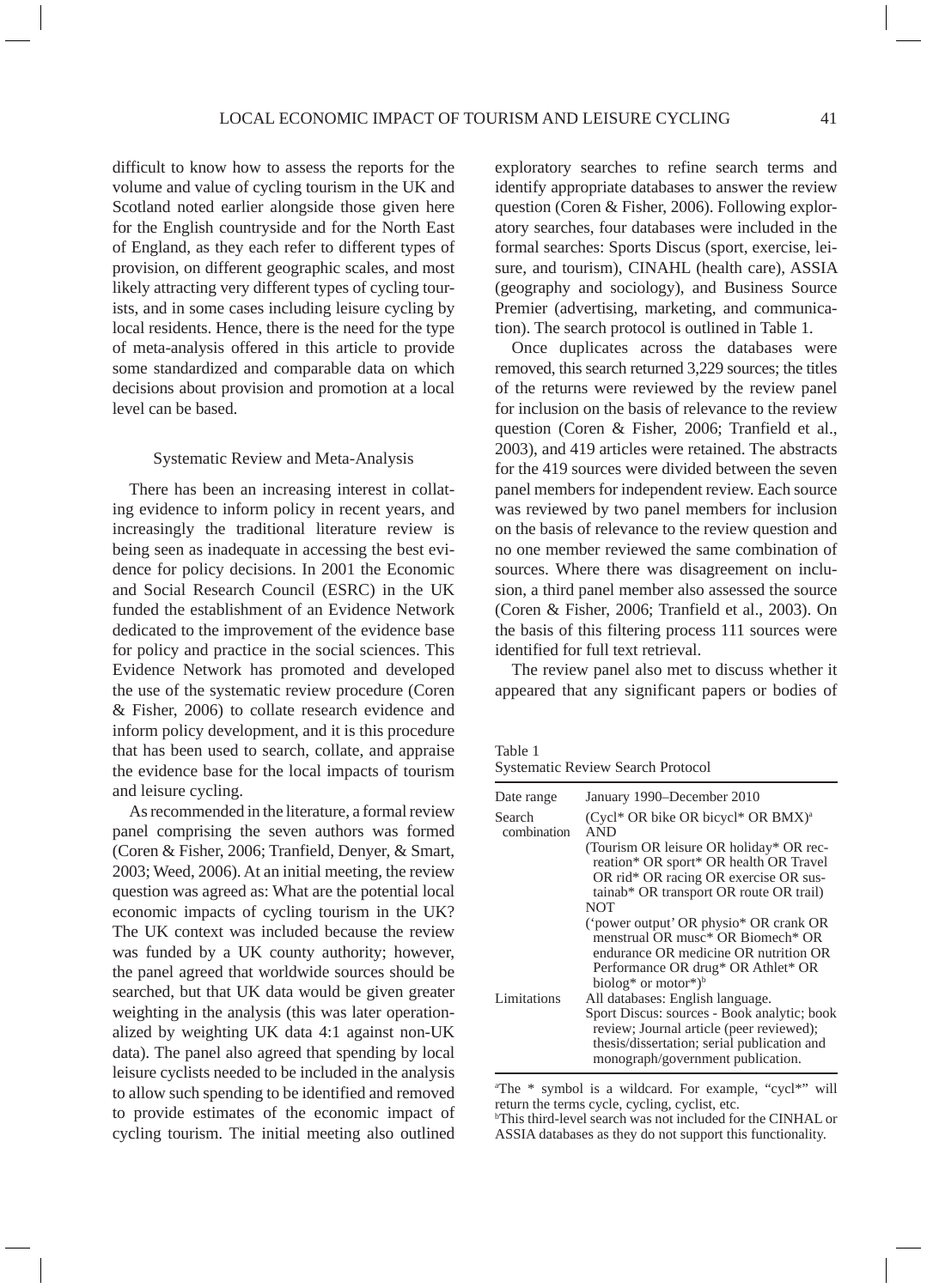literature were missing and to consider how "gray" literature and other associated sources of information might be accessed. Following this meeting, specific searches of the publication history of some key authors were added, as well as searches of potential sources of gray literature, including the websites of the Regional Development Agencies, Natural England, and regional tourist boards. Searches of, and contacts with, these sources of gray literature were ongoing throughout the project, with full text sources being retrieved where possible. In total, these additional searches added a further 26 sources, while 16 of the 111 sources from the electronic searches were irretrievable, resulting in a total of 121 full text sources.

The 121 full text sources were each reviewed by two panel members, and 54 sources that were identified as providing only contextual information about cycling tourism were excluded. Where there was disagreement, a third panel member also assessed the source (Coren & Fisher, 2006; Tranfield et al., 2003). In parallel to this process, the 121 sources were "reference mined" for additional sources, resulting in the retrieval of a further 17 sources.

The 84 remaining sources were distributed among the panel for formal quality appraisal. Each source was independently assessed by two different members using a quality appraisal form designed for this review, and where there was disagreement a third member also assessed the source (Coren & Fisher, 2006; Tranfield et al., 2003). Quality criteria included: specificity and relevance of the source, nature of evidence included, measures included, clarity and transparency of methods, relevance to contemporary UK context. The quality appraisal resulted in the exclusion of a further 34 sources. leaving 50 sources included in the review. The final 50 sources are summarized in Table 2.

Twelve of the 50 sources included sufficient data to allow spend per person per day figures to be calculated, and these sources were included in metaanalyses of economic impact (Wolf, 1986). Four datasets were retrievable in full, and thus could be subjected to a meta-analysis to derive market segments. The remaining 38 sources were used to guide and inform the meta-analyses. For example, Downward and Lumsdon (2001) suggested that a significant proportion of cyclists like to access cycle routes by cycle (as opposed to arriving by car), and so the market segmentation meta-analysis included a consideration of this variable as a substantive moderator.

Weed (2006) noted that meta-analysis is the most used formal synthesis approach in tourism studies; however, examples of its use (e.g., Crouch, 1995; Lim, 1999; Wagner, 2002) are far more limited than in studies of sport and leisure behavior (e.g., Chatzisarantis, Hagger, Biddle, Smith, & Wang, 2003: Manfredo, Driver, & Tarrant, 1996) or in economics (e.g., Card, Kluve, & Weber, 2010; Hudson, 2001). The perception of meta-analysis is often as a method that simply estimates an overall "effect size" (in this case, economic impact) from the effect sizes of individual studies, thus giving greater "power" to the overall statistic (Wood, 2000). However, meta-analysis also uses statistical procedures to "correct" for or standardize variations in studies that may arise both from a range of methodological sources, such as differing sampling procedures, and from substantive moderators (Hunter  $\&$ Schmidt, 1990). This allows meta-analysts to identify whether inconsistencies across studies are due to errors or different methodological assumptions, or to genuine substantive moderators. In the four datasets included in the meta-analysis of market segments, for example, different assumptions had been made about what constituted local residents. and these different assumptions were corrected for to standardize the meta-analyzed dataset by distance traveled. In terms of substantive moderators, the differing proportions of cyclists both traveling different distances to the trails and staying overnight were identified as key substantive moderators on the overall economic impact figures calculated. Consequently, the segmentation of cycling tourists presented is primarily based on distance traveled and overnight stay variables.

#### Economic Impact Meta-Analysis

A number of studies that provide an overall figure for the regional or local economic impact of tourism and leisure cycling were returned in the search, although in one case the impact is for an entire country. The direct economic impacts suggested by these sources, inflated and converted to 2010 UK prices, are summarized in Table 3.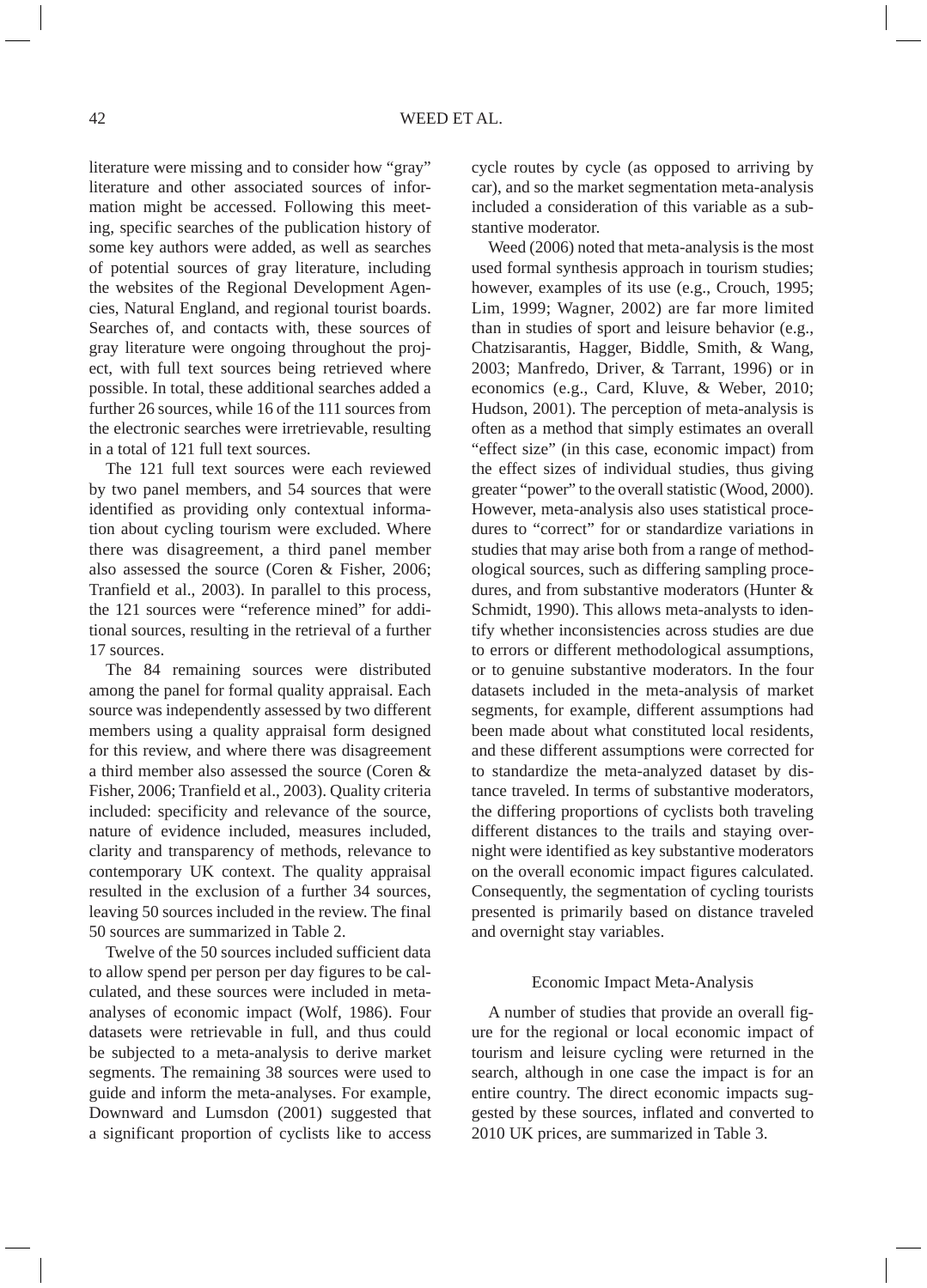## Table 2 Summary of Sources Included in the Review

| Author (Date)                                              | Publication Type                     | Topic                                                                                        | Location                     | Evidence               | Sample<br>Size (Where<br>Quantitative) |  |
|------------------------------------------------------------|--------------------------------------|----------------------------------------------------------------------------------------------|------------------------------|------------------------|----------------------------------------|--|
| Report<br>Bauman et al. (2008)                             |                                      | Promoting physical activity<br>through cycling                                               | Australia                    | Review                 |                                        |  |
| Berrigan et al. (2006)<br>Bhat & Lockwood<br>(2004)        | Refereed journal<br>Refereed journal | Active transport: health impacts<br>Promoting physical activity                              | US<br>US                     | Secondary<br>Secondary | $n = 55,151$<br>$n = 15,000$           |  |
| Bowker et al. (2007)<br>Bowles et al. (2006)               | Refereed journal<br>Refereed journal | Recreational trail impact analysis<br>Cycle events: Participants behav-<br>ior & motivations | US<br>Australia              | Primary<br>Primary     | $n = 1,036$<br>$n = 918$               |  |
| Brown et al. (2009)<br>Cavill and Davis<br>(2007)          | Refereed journal<br>Report           | Measuring cyclist motivations<br>Health benefits of cycling                                  | Australia<br>UK              | Primary<br>Review      | $n = 422$                              |  |
| Chiu and Kriwoken<br>(2003)                                | Refereed journal                     | Environmental & social impacts<br>of mountain biking                                         | Australia                    | Primary                | $n = 255$                              |  |
| Cope et al. (2003)                                         | Refereed journal                     | National Cycle Network: user &<br>impact analysis                                            | <b>UK</b>                    | Primary                | $n = 1,464$                            |  |
| Cope et al. (1998)                                         | Refereed journal                     | Cycle route economic impact &<br>user analysis                                               | UK                           | Primary                | $n = 1,000$                            |  |
| de Geus et al. $(2008)$                                    | Refereed journal                     | Psychosocial & environmental<br>predictors of cycling for<br>transportation                  | Belgium                      | Primary                | $n = 343$                              |  |
| Dill (2009)                                                | Refereed journal                     | Promoting cycling (infrastructure)                                                           | USA                          | Primary                | $n = 166$                              |  |
| Downward and<br>Lumsdon $(2001)$                           | Refereed journal                     | Developing recreational cycle<br>routes: user needs                                          | UK.                          | Primary                | $n = 191$                              |  |
| Downward et al.<br>(2009)                                  | Refereed journal                     | Cycle route user & economic<br>impact analysis                                               | UK.                          | Primary                | $n = 373$                              |  |
| Faulks et al. (2008)                                       | Conference report                    | Cycle tourist motivations                                                                    | Australia                    | Primary                | $n = 749$                              |  |
| Faulks et al. (2007)                                       | Report                               | Cycle tourism in Australia                                                                   | Australia                    | Review                 |                                        |  |
| Forward (1999)                                             | Conference paper                     | Behavioral factors affecting the<br>intention to cycle                                       | Holland, Spain,<br>& Denmark | Primary                | $n = 354$                              |  |
| Garrard (2003)                                             | Report                               | Promoting cycling for women                                                                  | Australia                    | Primary                |                                        |  |
| Garrard et al. (2006)                                      | Report                               | Promoting cycling for women                                                                  | Australia                    | Primary                | $n = 2,403$                            |  |
| Gatersleben and<br>Haddad (2010)                           | Refereed journal                     | Cyclists' identities, behaviors<br>& motivations                                             | UK                           | Primary                | $n = 244$                              |  |
| Greig (2005)<br>Institute of Transport<br>& Tourism (2008) | Conference paper<br>Report           | Cyclists motivations<br>Cycle trail economic Impact<br>analysis                              | Australia<br>UK              | Primary<br>Primary     |                                        |  |
| Kahlmeier et al.<br>(2010)                                 | Refereed journal                     | Health economic assessment tool<br>(HEAT) for cycling and walking                            | International                | Review                 |                                        |  |
| Kamphuis et al.<br>(2008)                                  | Refereed journal                     | Environmental & socioeconomic<br>determinants of cycling<br>participation                    | Australia                    | Primary                | $n = 2,349$                            |  |
| Lawlor et al. (2003)                                       | Refereed journal                     | Environmental strategies to<br>promote walking and cycling                                   | <b>UK</b>                    | Secondary              | $n = 7,300$                            |  |
| Lumsdon $(1999)$                                           | Conference paper                     | Tourism potential of cycle routes                                                            | UK                           | Secondary              |                                        |  |
| Lumsdon $(2000)$                                           | Refereed journal                     | Cycle tourism: integrating<br>transport, tourism and recreation                              | UK                           | Review                 |                                        |  |
| Lumsdon et al. (2004)                                      | Refereed journal                     | Cycle route user analysis                                                                    | UK                           | Primary                | $n = 410$                              |  |
| Lumsdon et al. (2009)                                      | Report                               | Cycle tourism in Europe                                                                      | Europe                       |                        |                                        |  |
| Mann and Absher<br>(2008)                                  | Refereed journal                     | Managing outdoor recreation<br>facilities                                                    | Germany                      | Primary                | $n = 805$                              |  |
| Mason and Leberman<br>(2000)                               | Refereed Journal                     | Local planning for recreational<br>cycling                                                   | New Zealand                  | Primary                | $n = 46$                               |  |
| Mintel (2009)                                              | Report                               | UK Cycling Holiday data                                                                      | UK                           | Primary                | $n = 623$                              |  |
| Moore et al. (2006)                                        | Refereed journal                     | Promoting cycling among<br>excluded groups                                                   | UK                           | Primary                | $n = 934$                              |  |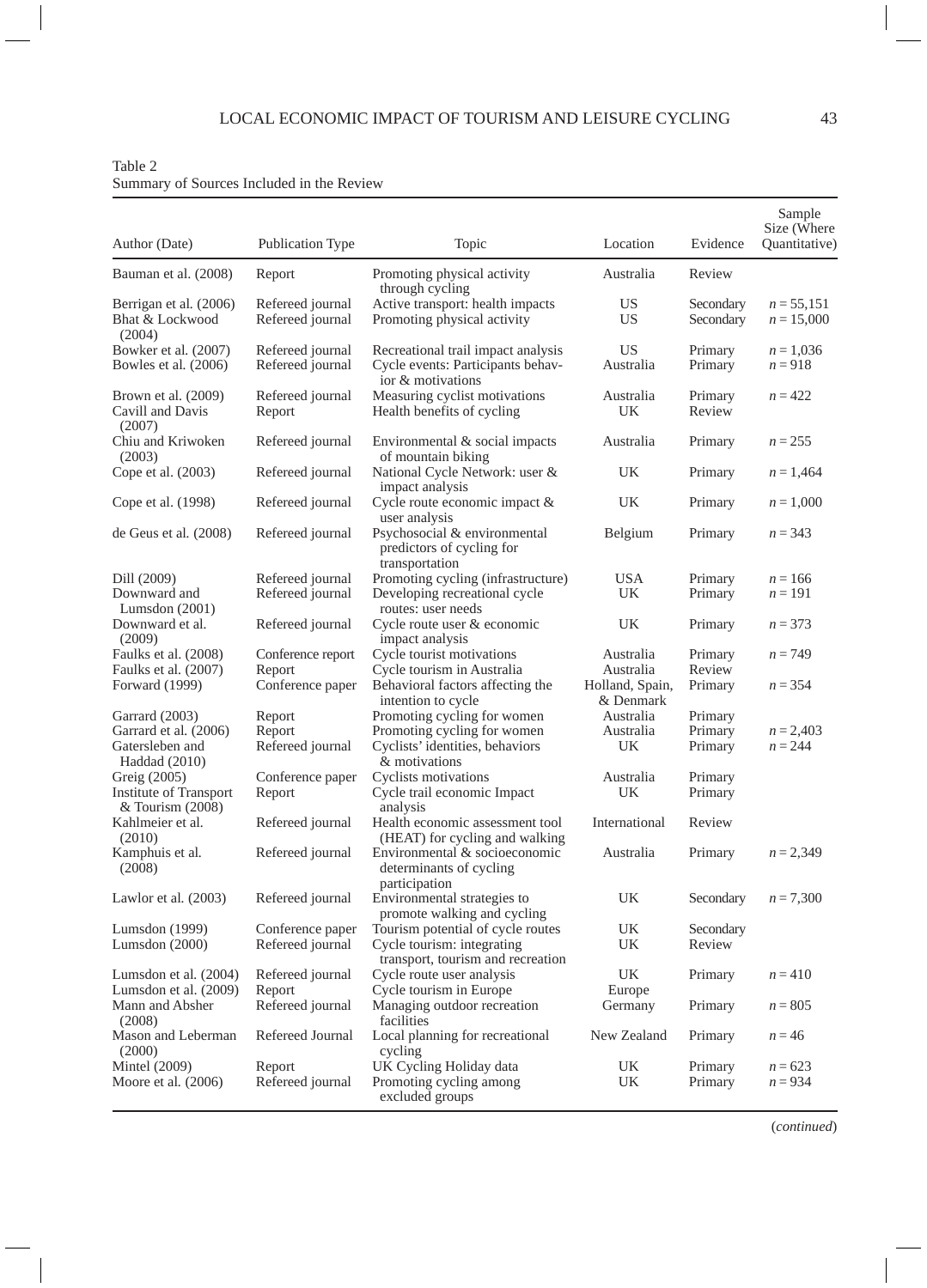| Author (Date)                        | Publication Type           | Topic                                                                                  | Location      | Evidence                    | Sample<br>Size (Where<br>Quantitative) |
|--------------------------------------|----------------------------|----------------------------------------------------------------------------------------|---------------|-----------------------------|----------------------------------------|
| Papon (1999)<br>Picton & Bull (2003) | Conference paper<br>Report | Classification of cyclists<br>Cycling trail user analysis                              | France<br>UK  | Secondary<br>Primary        | $n = 364$                              |
| Pucher et al. (2010)                 | Refereed journal           | Relationship between active<br>travel and physical activity,<br>obesity and diabetes   | International | Secondary                   |                                        |
| Pucher et al. (2011)                 | Refereed journal           | Comparative case study: cycling<br>trends and policies                                 | Australia     | Primary<br>& sec-<br>ondary |                                        |
| Quinn and Chernoff<br>(2010)         | Report                     | Mountain biking and<br>environmental impacts                                           | Canada        | Review                      |                                        |
| Rissel et al. (2010)                 | Refereed journal           | Cycling demand & promotion                                                             | Australia     | Primary                     | $n = 1,450$                            |
| Ritchie (1998)                       | Refereed journal           | Cycle Tourism: demand, plan-<br>ning, & management                                     | New Zealand   | Primary                     | $n = 321$                              |
| Ritchie et al. (2010)                | Refereed journal           | Cycle tourists: motivations<br>& behaviors                                             | Australia     | Primary                     | $n = 564$                              |
| Simonsen et al.<br>(1998)            | Report                     | Cycle Tourism: economic<br>& environmental analysis                                    | Denmark       | Primary                     | $n = 394$                              |
| <b>SQW Consulting</b><br>(2007)      | Report                     | Cycling: economic & public<br>policy benefits                                          | UK            | Review                      |                                        |
| Su et al. (2010)                     | Refereed journal           | Promoting cycling via a route<br>planning tool                                         | Canada        | Primary                     |                                        |
| Sustrans (1999)                      | Information pack           | Cycle tourism briefing                                                                 | UK.           | Primary                     |                                        |
| Sustrans (2007)                      | Report                     | Cycle Tourism: economic impact<br>study                                                | <b>UK</b>     | Primary                     |                                        |
| Sustrans (2008)                      | Report                     | National Cycle Route user<br>analysis                                                  | UK            | Primary                     |                                        |
| Tin Tin et al. (2010)                | Refereed journal           | Attitudes towards policies<br>encouraging cycling                                      | New Zealand   | Secondary                   | $n = 2,469$                            |
| Xing et al. (2010)                   | Refereed journal           | Factors affecting cycling for<br>different purposes                                    | US            | Primary                     | $n = 581$                              |
| Zlot and Schmid<br>(2005)            | Refereed journal           | Relationship between physical<br>environmental factors and<br>physical activity levels | <b>US</b>     | Secondary                   | $n = 409,025$                          |

Table 2 Summary of Sources Included in the Review (Continued)

Although Table 3 contains economic impact figures standardized at 2010 UK prices, the studies listed are not directly comparable as they differ considerably in scale, scope, and composition. For example, Faulks et al.'s (2007) annual estimate of £94.8 million is for cycle tourism across Australia, whereas Cope, Doxford, and Hill's (1998) figures of £1.7 million and £2 million for 1997 and 1996, respectively, are for cycle tourism on a single trail in the North East of England. In terms of the scope of the studies, while Faulks et al. (2007) and Cope et al. (1998) assess only the activity of tourists, the Institute of Transport and Tourism (2008) and Picton and Bull (2003) also include local residents to derive their economic activity figures of £10 million (Taff Trail)/£24 million (Celtic Trail) and £350,000, respectively. Finally, in those studies where both day-trippers and overnight stayers are included, the composition of the cycling population varies from 2% overnight stayers in the Celtic Trail study (Institute of Transport and Tourism, 2008) to 5% overnight stayers in the Viking Trail study (Picton & Bull, 2003). However, other studies (e.g., Lumsdon et al.'s 2004 study of the North Sea Cycle Route) show that overnight use can be as high as 30% on some routes.

Given the incomparability of the figures in Table 3, three meta-analyses of economic impact have been conducted to provide more powerful standardized figures for economic impact per cyclist per day at 2010 UK prices that are comparable across contexts. Unlike some of the global figures for economic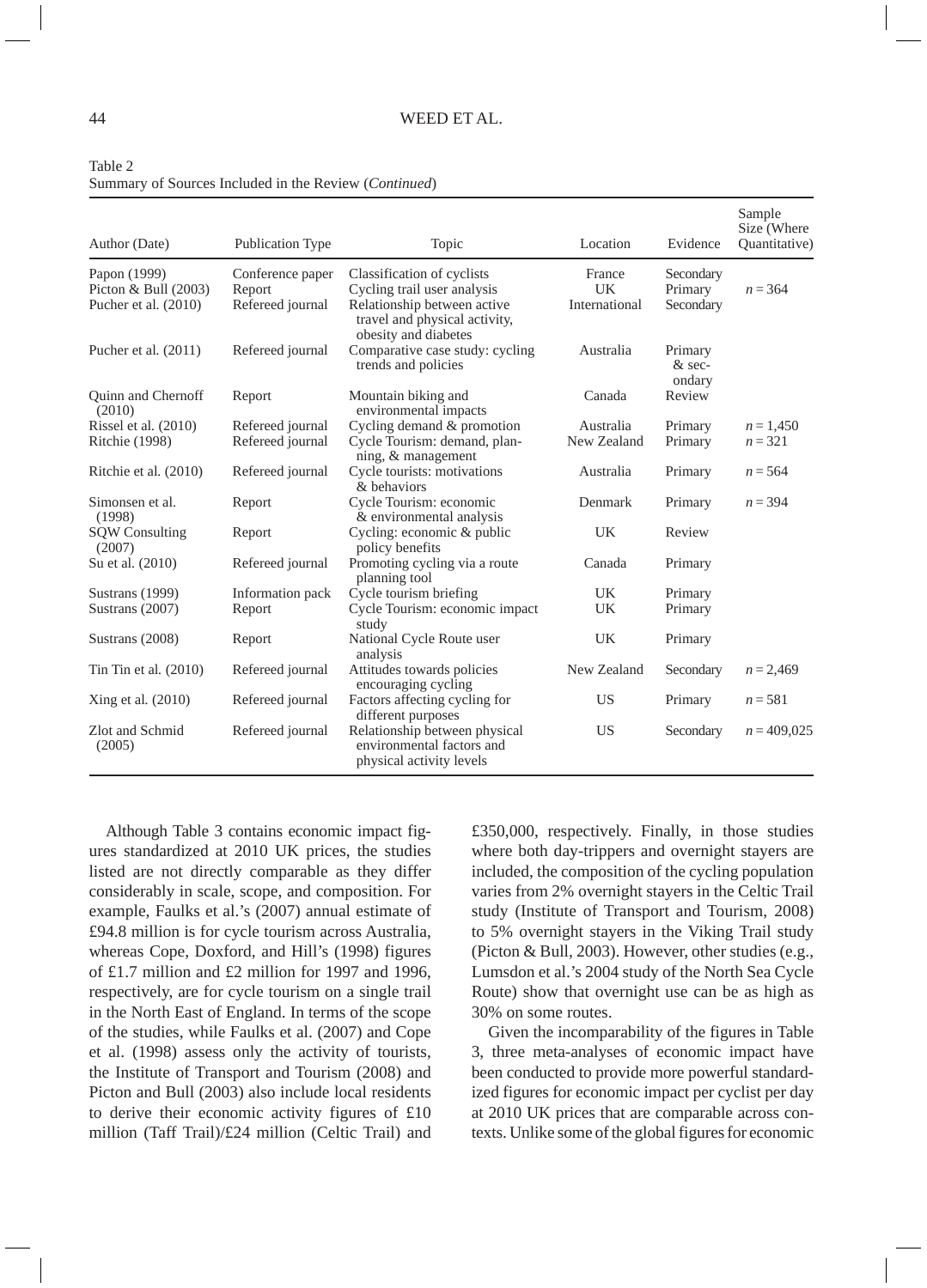| Study                                        | <b>Cycling Provision Measured</b>                                                                    | Year Data<br>Collected | Economic Impact    | Economic Impact<br>at 2010 UK prices |
|----------------------------------------------|------------------------------------------------------------------------------------------------------|------------------------|--------------------|--------------------------------------|
| Faulks et al. (2007)                         | Cycle tourists in Australia                                                                          | 2004/5                 | Aus\$213.8 million | £94,800,000                          |
| Lumsdon et al. (2009)                        | Veloland Schweiz                                                                                     | 2004                   | Euro 87,600,000    | £68,880,000                          |
| Institute of Travel and<br>Tourism $(2008)$  | Celtic Trail (Wales)                                                                                 | 2006                   | £21.65 million     | £24,000,000                          |
| Simonsen et al. (1998)                       | Cycle tourists in Fyn (Denmark)                                                                      | 1995                   | DKK79 million      | £12,600,000                          |
| Sustrans (2007)                              | North Sea Cycle Network in the<br>North East of England                                              | 2006                   | $£9.6$ million     | £10,600,000                          |
| Institute of Transport<br>and Tourism (2008) | Taff Trail (Wales)                                                                                   | 2006                   | $£9.34$ million    | £10,000,000                          |
| Simonsen et al. (1998)                       | Cycle tourists in Bornholm<br>(Denmark)                                                              | 1995                   | DKK45 million      | £7,200,000                           |
| Cope et al. (1998)                           | Cycle tourists on end-to-end<br>trips on the C <sub>2</sub> C Cycle Route<br>in the North of England | 1996                   | £1.46 million      | £2,000,000                           |
| Cope et al. (1998)                           | Cycle tourists on end-to-end<br>trips on the C2C Cycle Route<br>in the North of England              | 1997                   | $£1.21$ million    | £1,700,000                           |
| Bowker et al. (2007)                         | Cycle tourists on the Virginia<br>Creeper Rail Trail (USA)                                           | 2002/3                 | \$1.2 million      | £818,500                             |
| Picton and Bull (2003)                       | Viking Trail (Kent, England)                                                                         | 2003                   | £293,297           | £350,000                             |

Table 3 Economic Impact Studies Inflated and Converted to UK 2010 Prices

impact listed in Table 3, these normalized spend per person per day figures include the spending of those on holidays for which cycling is not the prime purpose. However, notwithstanding the standardization that the meta-analyses provide, local factors such as the strength of the local tourism economy and the quality of provision will still cause a variation from the aggregated figure in individual cases. The three meta-analyses (see Table 4) provide: a spend per person per day figure for cyclists who are not staying overnight; a spend per person per day figure for those whose trip includes an overnight stay; and an overall average figure for all cyclists (regardless of whether an overnight stay is included). The figures in Table 4 are based on a number of assumptions. Firstly, because the aim was to generate spending

Table 4

Meta-analyzed Spend per Day Inflated and Converted to UK 2010 Prices

| <b>Cyclists Not</b><br><b>Staying Overnight</b> | <b>Cyclists Staying</b><br>Overnight | All Cyclists   |
|-------------------------------------------------|--------------------------------------|----------------|
| 9 datasets                                      | 7 datasets                           | 12 datasets    |
| 2,381 cyclists                                  | 2,490 cyclists                       | 7,112 cyclists |
| £7.95 per                                       | £43.33 per                           | £13.38 per     |
| person per day                                  | person per day                       | person per day |

statistics that would be relevant in the UK, studies containing UK data have been weighted four times higher in the analysis than overseas studies. Secondly, in generating the spend per person per day for all cyclists, it has been assumed that there will be 10 non-overnight stayers for every cyclist staying overnight (this approximate assumption is based on the studies returned that include a ratio of nonovernight to overnight stayers).

For those cyclists not staying overnight, the meta-analysis suggests a spend per person of £7.95, which includes the spending of local residents. Local resident spend has been included because the geographical scale of what is considered to be the local economy may vary across locations, and therefore the proportion of spending to be removed will vary. However, the market segmentation metaanalysis presented in the next section can be used to identify the approximate ratio of local resident to cycling tourist spending for different geographic scales of local economy. The variation in this normalized figure across the nine datasets is from a low of £4.30 per cyclist per day on the local cyclistdominated Taff Trail in Wales, to a high of £11.70 per cyclist per day on the Virginia Creeper Trail in the US, which is a major tourist attraction in its own right (Bowker, Bergstrom, & Gill, 2007).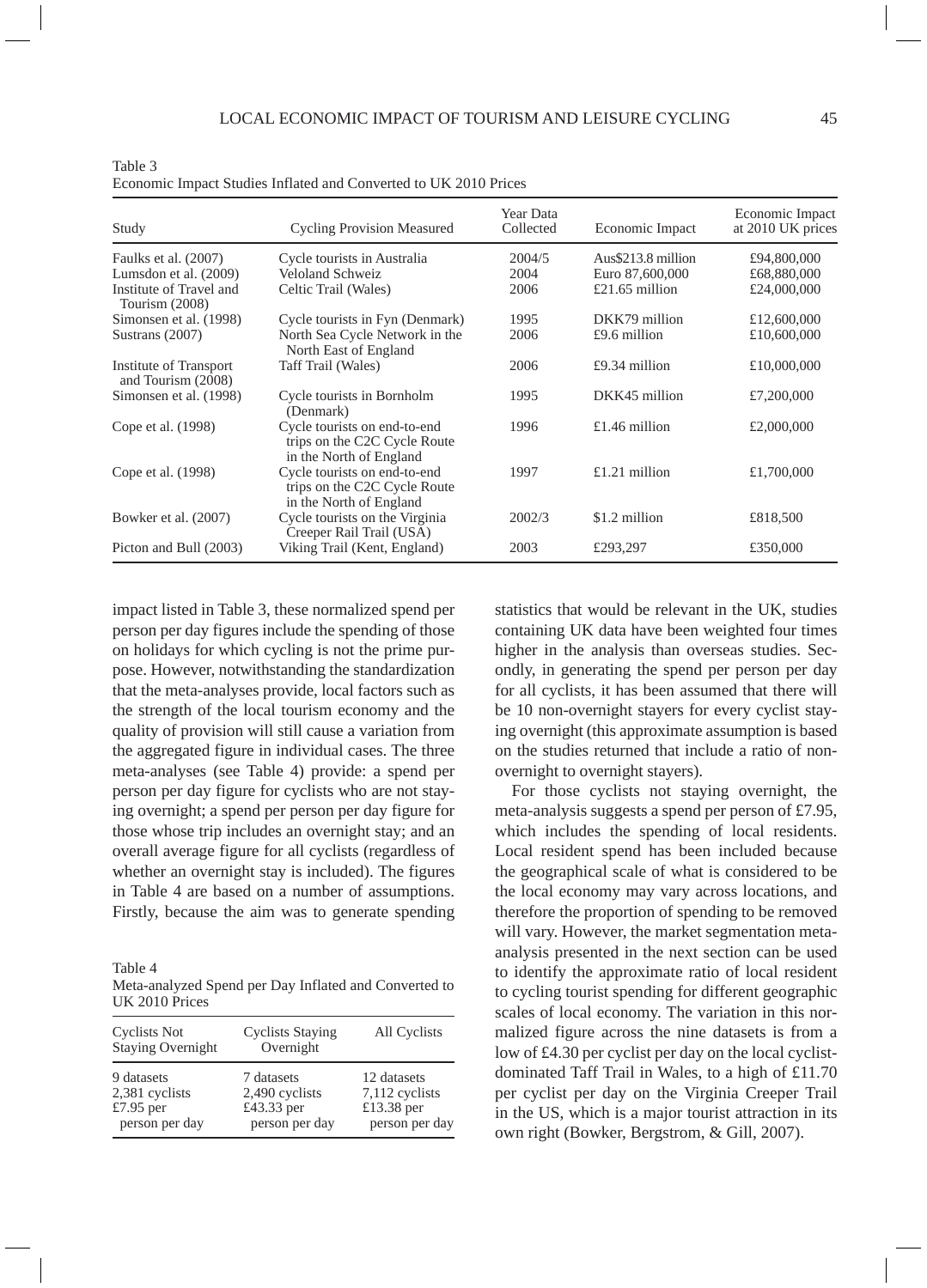Cyclists staying overnight are estimated to spend £43.33 per person per day. Obviously, this figure is higher than the non-overnight stayers because it includes accommodation. This shows that the value per day of cyclists staying overnight is over five times that of a non-overnight stayer. Although this might be compared with the assumed volume measure of there being 10 non-overnight stayers for every cyclist staying overnight on any one day, this does not provide the full picture in terms of local economic impact, as overnight stayers are likely to use the cycling provision on multiple days during their stay (this is discussed in more detail in the market segmentation meta-analysis).

The spending figure for all cyclists of £13.38 per cyclist per day has been calculated because the economic impact of cycling provision is often derived from automatic cycling counters on trails that do not differentiate between non-overnight stayers and cyclists staying overnight. As such, it provides a useful spend per cyclist figure for generating overall spending estimates. Furthermore, this figure is derived from a very large sample of over 7,000 cyclists so, local qualitative variations in provision notwithstanding, it represents a robust estimate for UK cycling provision subject to the assumption of a ratio of 10 non-overnight stayers to 1 cyclist staying overnight. However, inevitably local economic conditions do vary, and for this reason the market segmentation meta-analysis in the next section has been conducted, which provides a more sophisticated disaggregated picture of spend per person pay day levels, but which, as noted in the conclusion to the article, also allows more bespoke local estimates to be calculated according to local data and conditions.

#### **Market Segmentation Meta-Analysis**

The previous section presented data on the local economic impact of tourism and leisure cycling (comprising the spending of both local residents and cycling tourists), with a meta-analysis calculating standardized spend per person per day figures for non-overnight, overnight, and all cyclists. While, as might be expected, these figures show a considerable difference in spend between non-overnight and overnight cyclists, there is still considerable variation within these groups. As such, this section explores how the tourism and leisure cycling market can be segmented by user group, and how cycling tourists might be differentiated from local residents. Many of the 50 included studies provide some comment on market segmentation, and these studies are used in this section to guide an exploration of the only four full datasets that could be retrieved from the search. These datasets are from the Viking Trail study (Picton & Bull, 2003), from the Forestry Commission surveys on forest use in Scotland and Wales (covering 2004-2007), from the English Leisure Visits Survey (2005), and from Natural England's Monitor of Engagement with the Natural Environment (covering 2009/10). In total, these datasets include 1,340 detailed responses on tourism and leisure cycling behaviors and spending, which covers the activities of almost 3,500 cyclists. As elsewhere in this article, all spending figures have been inflated to 2010 UK prices.

The two obvious divisions for local economic impact purposes are between those who stay overnight and those who do not, and between residents and tourists. However, evidence suggests that further divisions are also useful. Firstly, for those staying away from home overnight, Downward, Lumsdon, and Weston (2009) note that there are two distinct groups: those that are staying in holiday accommodation in the local area that make use of cycling routes (Holidayers), and those that are on what might be seen as a traditional cycling holiday, traveling to a different destination by cycle each day (Cycle Tourers). Secondly, Downward and Lumsdon (2001) suggest that there is a significant proportion of cyclists who wish to access cycle routes by cycle (as opposed to arriving, for example, by car), and that this demand exists among both residents living near the routes and holidayers staying in nearby accommodation. This suggests that it would be useful to split residents into those living within circa 5 miles of the cycle route (Near Residents) and those living more than 5 miles away, but still within 25 miles (Far Residents), with a similar division of Near Holidayers and Far Holidayers among those staying in accommodation in the area. Finally, Downward et al. (2009) suggest that there is a relationship between the time "invested" in cycling as a tourism and leisure activity and spending. Consequently, it would appear useful to split those who are neither residents, holidayers, nor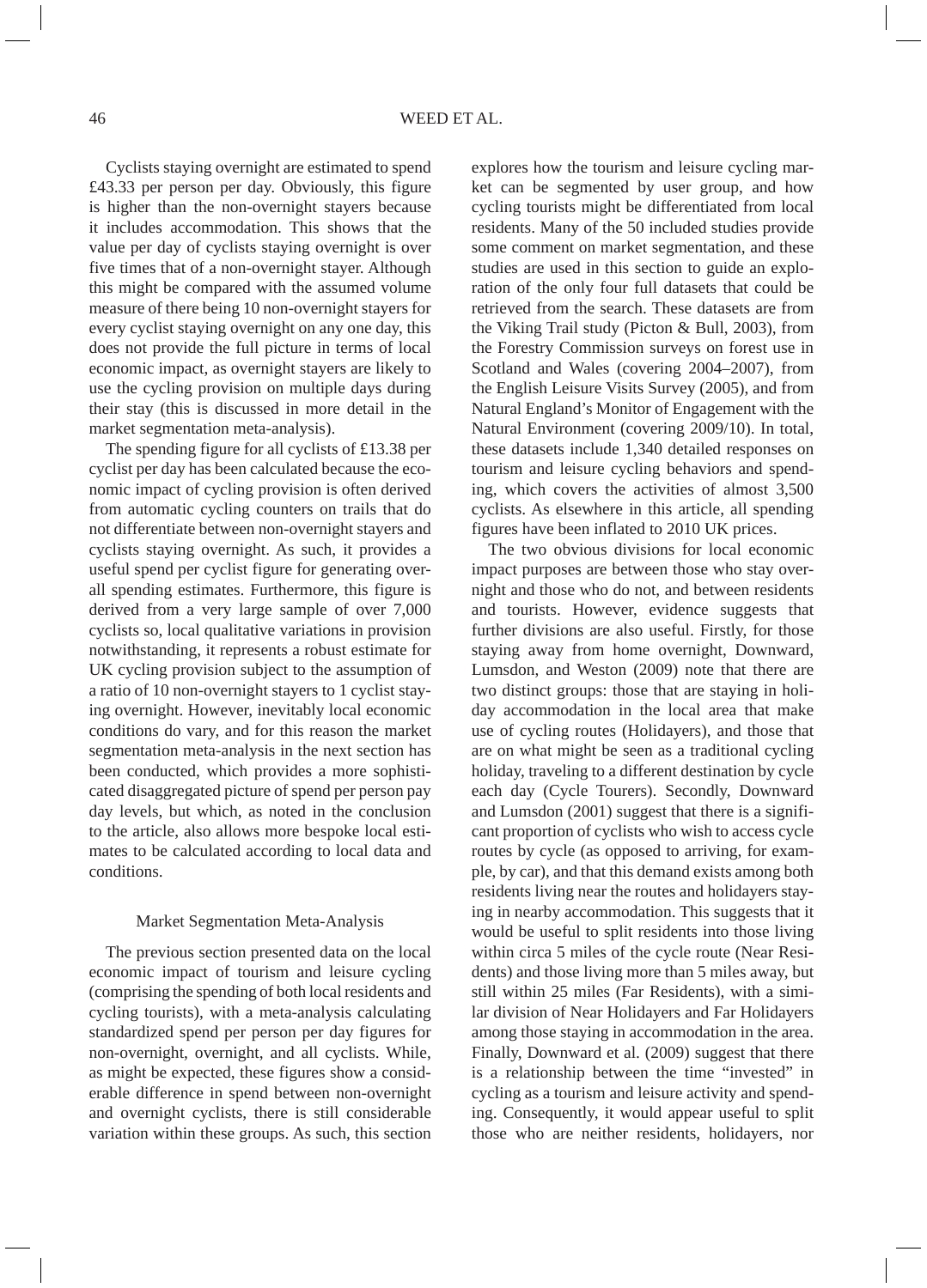|                                             |                      | Basic Characteristics of Tourism and Leisure Cycling Market Segments |                                             |         |                             |                                               |
|---------------------------------------------|----------------------|----------------------------------------------------------------------|---------------------------------------------|---------|-----------------------------|-----------------------------------------------|
| Near Residents                              | <b>Far Residents</b> | Near Day Trippers Far Day Trippers Near Holidayers Far Holidayers    |                                             |         |                             | <b>Cycle Tourers</b>                          |
| Live within<br>5 miles                      | Live between         | Travel between<br>$5$ and $25$ miles $25$ and $50$ miles             | Travel more than Staying within<br>50 miles | 5 miles | than 5 miles                | Staying farther Traveling through<br>by cycle |
|                                             |                      | No overnight stay                                                    |                                             |         | At least one overnight stay |                                               |
| Economic activity not<br>additional to area |                      | Economic activity is additional economic impact for area             |                                             |         |                             |                                               |

cycle tourers into those who have traveled a relatively short distance for the day (between 25 and 50 miles) to use the cycling route, and those who have traveled farther (more than 50 miles), using the labels Near Day Trippers and Far Day Trippers, respectively. The evidence returned therefore suggests seven segments, the basic characteristics of which are summarized in Table 5.

However, a further analysis of the evidence across the 50 sources included in the review suggests that there are other behavioral distinctions between these segments beyond how close they are staying to the cycle route, or how far they have traveled for the day. This analysis of the wider evidence returned relating to the potential different characteristics, behaviors, and spending patterns of the segments has guided the meta-analysis of the four full datasets. Table 6 provides a detailed breakdown of the characteristics, behaviors, and spending patterns derived from this meta-analysis.

The discussions above have already noted that Downward and Lumsdon (2001) suggest that a key differentiation between segments is likely to be the extent to which each segment accesses the cycle

route by cycle rather than arriving by another form of transport, most often a car. While this information is not available for the Viking Trail, it does feature in the other three datasets, and the meta-analysis shows that a far greater proportion of Near and Far Residents and, to a lesser extent, of Near and Far Holidayers access the routes by bicycle than the other segments. To a certain extent, it might have been expected that a similar proportion of Near Holidavers as Near Residents would access the route by cycle, as they are each within the same distance of the route. However, Bauman et al. (2008) show that both those who are not familiar with local infrastructure and those who are less experienced cyclists will overestimate both distance and travel time by cycle. Later discussions suggest that there is a greater proportion of less experienced cyclists in the Near Holidayers segment than among Near Residents, and also a greater proportion of families. Collectively, these factors might explain the lower proportion of cyclists in the Near Holidayers segment accessing routes by cycle.

Each of the four datasets contains information on spending patterns, and so it has been possible

Table 6

Table 5

|  | Characteristics, Behaviors, and Spending Patterns of Tourism and Leisure Cycling Market Segments |  |  |  |
|--|--------------------------------------------------------------------------------------------------|--|--|--|
|--|--------------------------------------------------------------------------------------------------|--|--|--|

|                                                                               | Near<br>Residents | Far<br>Residents | Near Day<br><b>Trippers</b> | Far Day<br><b>Trippers</b> | Near<br>Holidayers | Far<br>Holidayers | Cycle<br>Tourers |
|-------------------------------------------------------------------------------|-------------------|------------------|-----------------------------|----------------------------|--------------------|-------------------|------------------|
| Volume (% of market)                                                          | 13%               | 41%              | 19%                         | 10%                        | 9%                 | 7%                | $0.9\%$          |
| Spend per cyclist per day (2010 prices)                                       | £4.55             | £6.54            | £9.71                       | £15.48                     | £36.62             | £48.97            | £29.77           |
| Spend attributable to cycling provision<br>per cyclist per stay (2010 prices) | £4.55             | £6.54            | £9.71                       | £15.48                     | £130.33            | £148.36           | £29.77           |
| Value (% of economic activity)                                                | 4%                | 19%              | 14%                         | 11%                        | 24%                | 25%               | 2.0%             |
| Average group size                                                            | 2.09              | 2.53             | 2.72                        | 3.12                       | 3.04               | 2.85              | 2.12             |
| Percentage accessing route by cycle                                           | 69%               | 48%              | 20%                         | 6%                         | 33%                | 30%               |                  |
| Trip distance (miles)                                                         | 13.8              | 18.6             | 22.6                        | 35.19                      | 34.06              | 27.45             |                  |
| Duration of trip                                                              | 1 h. 32 min       |                  | $2 h, 5 min$ $2 h, 30 min$  | 3 h, 55 min                | 3 h, 47 min        | 2 h, 53 min       |                  |
| Percentage of trips longer than 3 hours                                       | 18%               | 30%              | 40%                         | 64%                        | 69%                | 53%               |                  |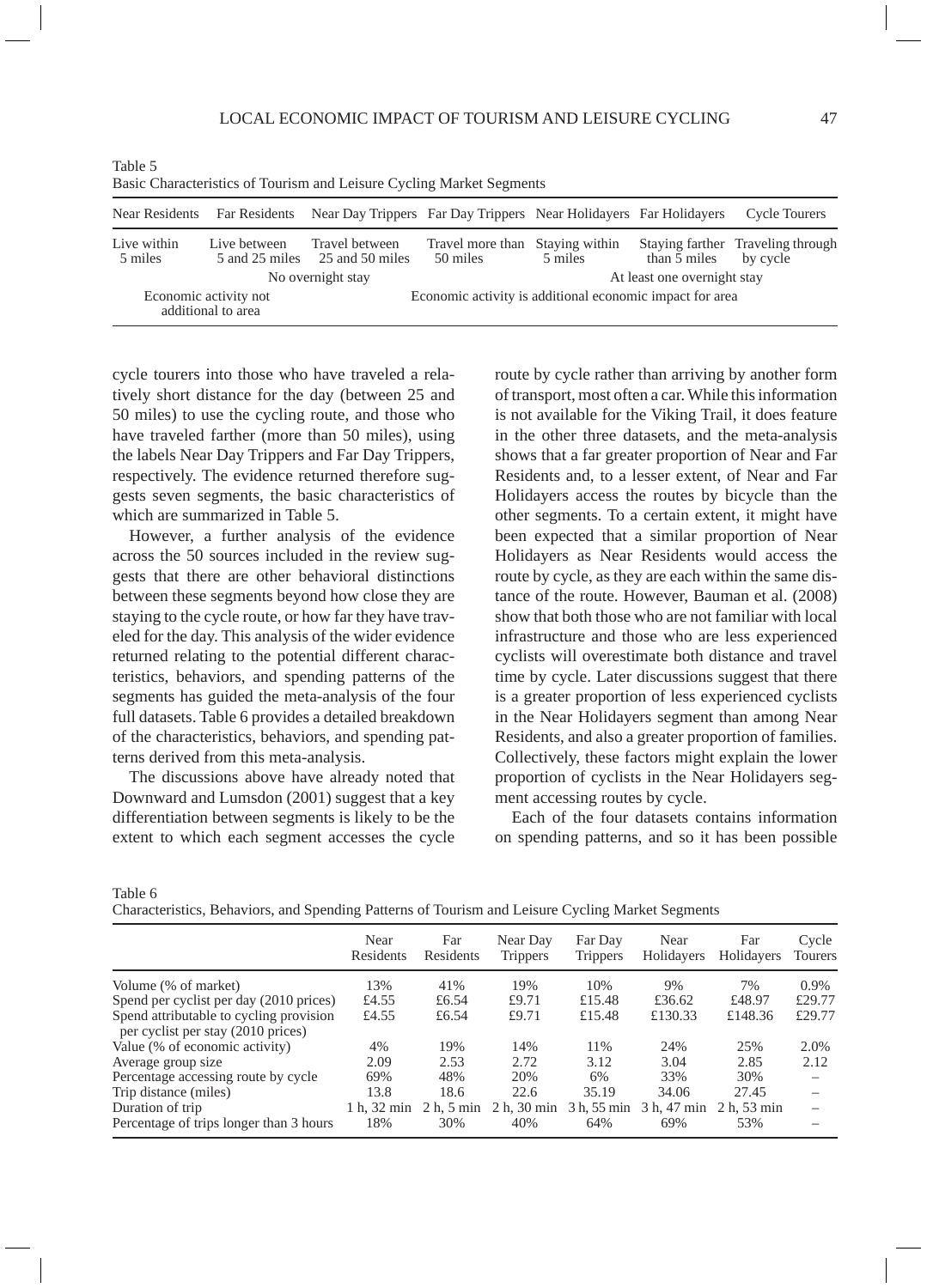to establish robust spending estimations for each market segment. As might be expected, the spend per cyclist per day is much greater for Near and Far Holidayers and Cycle Tourers than for the other segments because spending on accommodation is included. However, the spending of residents and day trippers shows that spend per cyclist increases as distance traveled for the day to get to the cycle route increases, with Near Residents spending the least  $(£4.55)$  and Far Day Trippers spending the most  $(£15.48)$ . Of those staying overnight, the daily spend of Cycle Tourers (£29.77) is the lowest, and this may be explained by findings in Ritchie (1998) and Simonsen et al. (1998) that this segment tends to utilize low-cost accommodation such as camping sites and youth hostels. There is a significant difference between the daily spend of Near Holidayers (£36.62) compared to Far Holidayers (£48.97). However, further analysis of the datasets shows that this difference is almost entirely accounted for by a higher spend on accommodation, suggesting that in the immediate area around cycle routes (particularly those in forests and other natural environments), higher quality accommodation is harder to find, and so holidayers seeking accommodation at the higher end of the market cannot stay close to cycle routes.

At this point it is useful to compare estimates that can be derived from the market segmentation analysis for non-overnight, overnight, and all cyclists shown in Table 6 with those estimated in the economic impact meta-analyses shown earlier in Table 4. As the economic impact meta-analyses are derived from three times as many studies and a more than four times greater sample size, this provides a useful verification of the extent to which the market segmentation meta-analysis is representative of the wider literature for which full datasets were not available. The estimate for non-overnight cyclists from the market segmentation meta-analysis (the average spend of Near Residents, Far Residents, Near Day Trippers, and Far Day Trippers) is £8.03, which varies by only £0.08 (1%) from the estimate of  $£7.95$  from the economic impact meta-analysis, while the estimate for overnight cyclists (the average spend of Near Holidayers, Far Holidayers, and Cycle Tourers) is £41.37, varying by £1.96 (4%) from the economic impact metaanalysis estimate of £43.33. Finally, the estimate of average spend for all seven market segments in Table 6 is £13.38, which varies by £0.28 (2%) from the estimate of  $£13.66$  from the economic impact meta-analysis. These comparisons suggest that the market segmentation meta-analysis is highly representative of the wider evidence for the economic impact of tourism and leisure cycling.

One of the problems associated with assessing the economic impact of Near and Far Holidayers has been deciding how much of the total spend during the stay in the area should be attributed to cycling tourism. In fact, as the earlier discussion of the literature notes, some economic impact studies would exclude ALL of the spending of those Near and Far Holidayers for whom cycling is not the prime purpose of the trip. However, the four datasets included in the market segmentation meta-analysis each include information on both the length of the stay in the area and the number of times during the stay that the holidayers used the cycle routes. These data show that Near Holidayers' average stay in the area is 7.6 days, and that they tend to use the cycle route on roughly half of the days they are in the area (average 3.6 days), whereas Far Holidayers tend to stay for a shorter average time (perhaps explaining why they are prepared to spend more on accommodation) of 4.7 days, but they tend to use the cycle routes on roughly two thirds of the days they are in the area (average 3.0 days). By attributing the spending (including accommodation) on days that Near and Far Holidayers use the cycle routes to cycling tourism, a spend per cyclist per stay can be estimated, which shows that the value of Near and Far Holidayers per visit to the area is much higher than that of any other segment, including Cycle Tourers, who it is assumed will only stay in the local area for 1 night of their tour (see Fig. 1).

In fact, there may be an argument that when Near and Far Holidayers use cycle routes on more than half of the days they are in the area, ALL of their spending during their stay should be attributed to cycling tourism. This is because the use of the cycle routes on more than half of the days during their stay suggests that cycling plays such an important part in their trip that without the cycle routes these holidayers would not have visited the area at all. However, for this analysis the more conservative approach of attributing spending from the days cycled during the stay to cycling tourism has been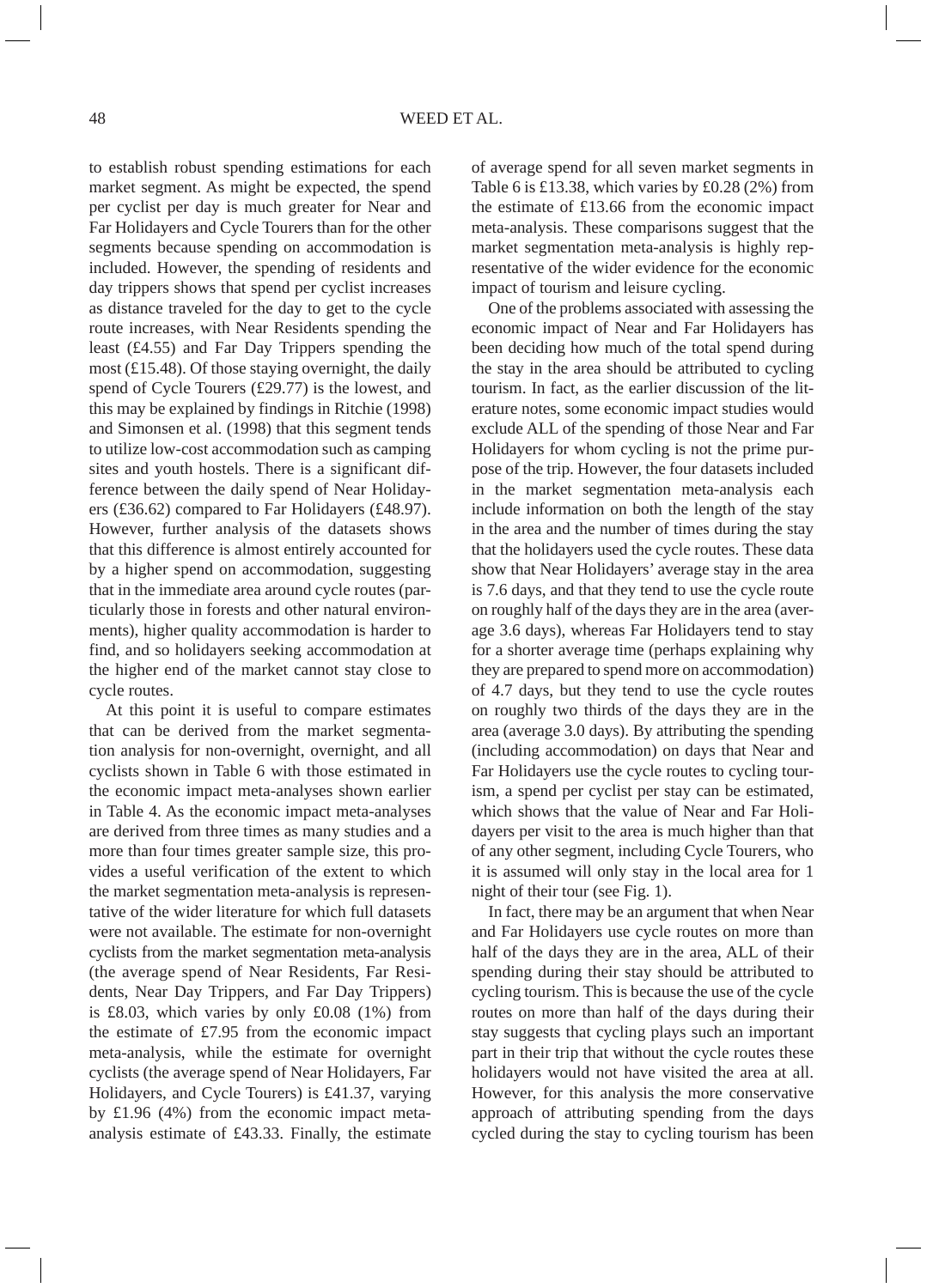

Figure 1. Spend per person per stay of tourism and leisure cycling market segments.

taken. This approach allows the inclusion of impact from tourists for whom cycling is not the prime<br>holiday purpose (thus avoiding underestimating<br>economic impact) without including spending from the entire trip (thus risking overestimating economic impact).

Alongside the spend per day and spend per stay figures, the datasets also allow an estimation of the volume (relative size) of each of the market segments. This shows that the greatest volume of use of cycle routes is by residents (55%), although Far Residents (41%) outnumber Near Residents (13%) by around three to one. This is largely due to the greater size of the area between 5 and 25 miles away, and thus the greater size of this population. Of the other groups, the Near Day Trippers segment (19%) is roughly twice the size of the Far Day Trippers segment (10%), which is roughly the same size as the Near Holidayers segment (9%), with the Far Holidayers segment (7%) slightly smaller.<br>Perhaps surprisingly, the size of the Cycle Tourexample example, which is probably what would most<br>immediately come to mind for most people as the archetypal type of cycling tourism, is negligible at less than 1%.

Similar percentages for those described above for volume can be calculated for value. This shows that the two residents segments account for 23% of the economic activity attributable to the cycling routes, but, of course, this activity does not represent additional economic impact for the area. Approximately

a further quarter of market value is attributable to the Near Day Trippers (14%) and Far Day Trippers (11%) segments, with around half attributable to Near Holidayers (24%) and Far Holidayers (25%). As with volume, the value of the Cycle Tourers market segment is negligible at only 2%. Figure 2 illustrates the volume and value of each of the market segments.

Figure 2 shows that the greatest volume is generated by Far Residents, but unfortunately the value that is associated with this does not represent an additional economic impact for the local area. The extent of the economic impact of tourism and leisure cycling to a local area (i.e., the cycling tourism<br>element) is largely dependent on where the area concerned wishes to draw a geographical boundary between spending that is internal to the local economy and spending that represents additional economic impact. The assumption of the segmentation developed here is that money originating from outside a 25-mile boundary might reasonably represent additional impact, and if this is the case, then the analysis estimates that over three quarters of economic activity (77%) generated by tourism and leisure cycling is attributable to cycling tourism and thus provides additional economic impact to the local area.

However, if an area wishes to regard a wider geographical boundary of 50 miles as "local," then the Near Day Trippers segment, which as Figure 2 shows is the second most significant segment in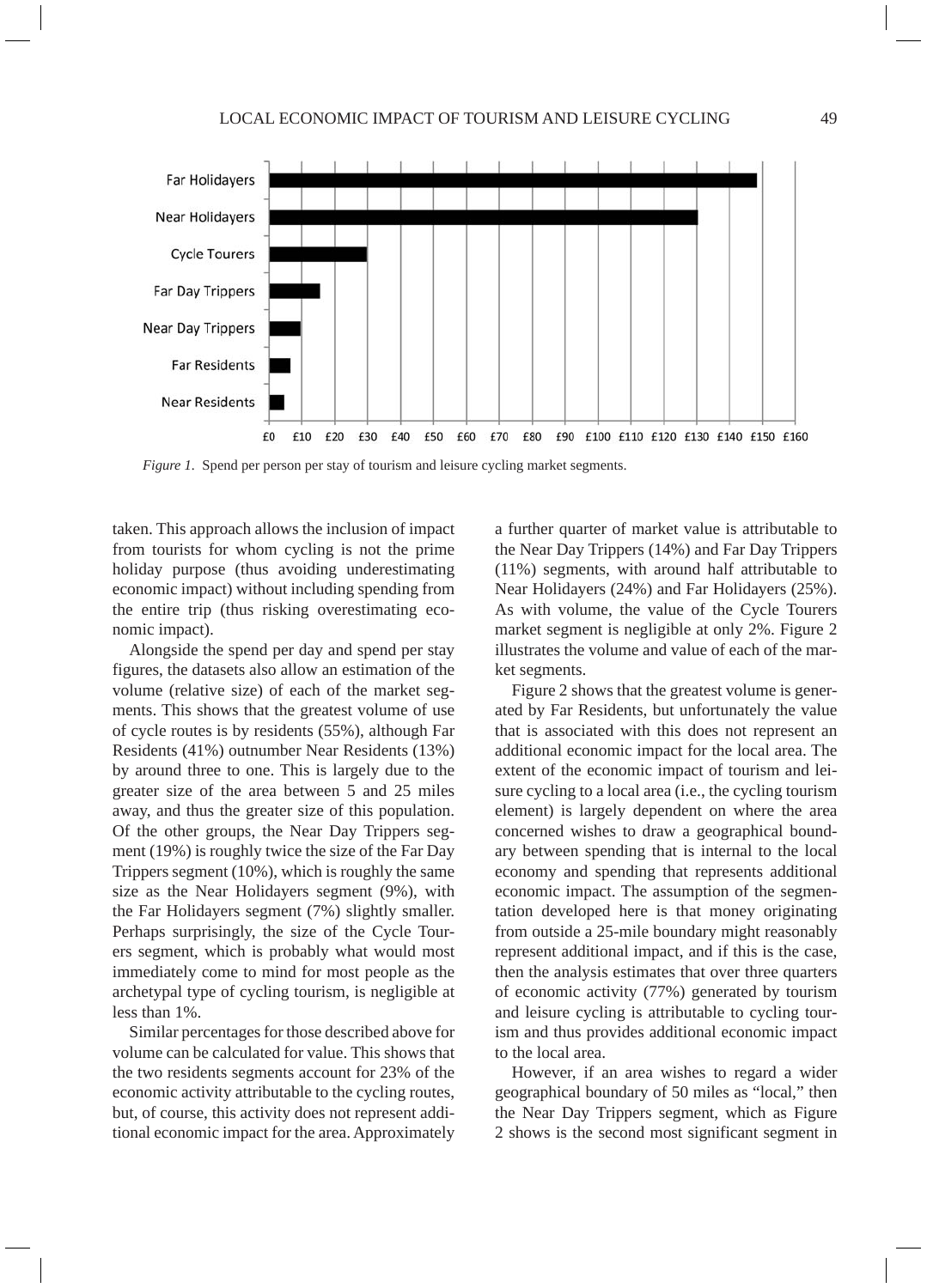

Figure 2. Volume and value of tourism and leisure market segments.

terms of volume and value, should not be counted as providing additional economic impact. With this wider definition of "local," the analysis estimates that just under two thirds of economic activity (63%) generated by tourism and leisure cycling would be attributable to cycling tourism and thus provides additional economic impact for the local area.

Figures 1 and 2 suggest various strategies to increase the local economic impact of cycling tourism. Because the spend per stay of Near and Far Holidayers is so high (for every stay by a Far Holidayer, more than nine trips by a Far Day Tripper are required to generate the same local economic impact), an obvious strategy would be to target these market segments, although their comparatively low volume might suggest that the overall market size from which to draw might be limited. Alternatively, assuming a definition of "local" that considers Near Day Trippers (those traveling from between 25 and 50 miles away) to be cycling tourists, seeking to generate repeat visits among this group might be a fruitful approach. Similarly, seeking to increase the volume of Far Day Trippers may be another potential strategy, although given the longer distance traveled, repeat visits are likely to be less frequent than those by Near Day Trippers.

Of course, as well as strategies to increase the numbers of visitors in each of the market segments, another approach is to seek to increase the spend per person. Downward et al. (2009) suggest that the two key factors that increase spending are group size and duration of trip. The meta-analysis (Table 6) shows that the average group size for Near Residents (2.09), which also has the lowest spend per cyclist, is significantly lower than that of all the other groups. This is because many Near Residents cycle alone, and use the cycle routes for shorter journeys (average journey length is just under 14 miles). While the average group sizes for the other segments are all over 2.5, there is a general upward trend with spend per cyclist (although there is a slight drop in group size for the segments staying overnight). In terms of trip duration, again Near Residents' trips are the shortest by some way. However, the spend per cyclist of Far Day Trippers, whose average duration of trip is almost 4 hours, is around 60% higher than that of Near Day Trippers, and more than 130% higher than Far Residents, both of whom have an average trip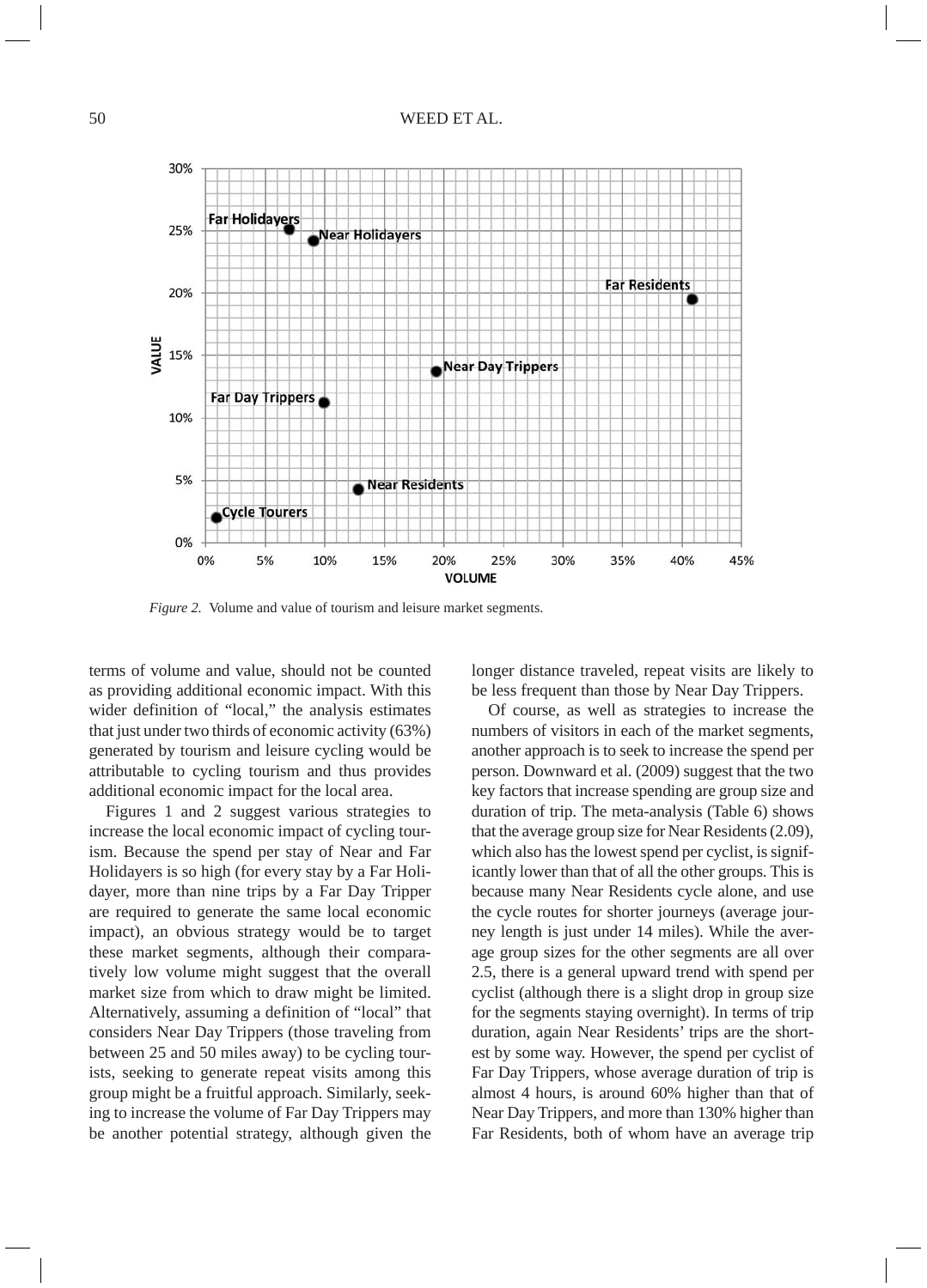duration of less than 3 hours. These figures reinforce Downward et al.'s (2009) analysis, which suggests that there is a significant increase in spend per person when the duration of trip is higher than 3 hours, and the meta-analysis shows that almost two thirds of Far Day Trippers (64%) have a trip duration of over 3 hours. This makes intuitive sense, as a trip of more than 3 hours is likely to include a stop for a meal or a drink at a pub or café. Furthermore, such stops are likely to be more socially significant if the group is larger, and thus larger group sizes are likely to increase the spend per person on such stops.

The nature (or type) of cycling participation among those in each of the market segments might be considered on two dimensions: cycling experience and cycling regularity. Of course, Cycle Tourers will be almost exclusively experienced cyclists, and most will cycle regularly. There is also an implication in some of the evidence (Downward  $&$  Lumsdon, 2001; Lumsdon et al., 2004; Picton & Bull. 2003) that there is likely to be a greater than average proportion of regular and experienced cyclists in the Near and Far Residents segments. However, while there are likely to be many regular and experienced cyclists in the Near and Far Day Trippers and the Near and Far Holidayers market segments, there is evidence to suggest that these segments will include a greater than average proportion of what might be termed "casual recreationalist cyclists" (Downward & Lumsdon, 2001)—cyclists who, while they may be experienced, do not necessarily cycle regularlymixed with cyclists who are both inexperienced and do not cycle regularly (Picton & Bull, 2003), often in family groups. These groups are likely to be prone to more "touristic" behaviors (such as stopping more regularly for coffee, ice cream, and food), and thus are likely to spend more. Such groups are also likely to include more women (among whom participation in tourism and leisure cycling is much lower than men: Cope et al., 2003; Downward et al., 2009; Garrard, Crawford & Hakman, 2006; Garrard, 2003; Garrard, Crawford & Hakman, 2006; Sustrans, 2008), which the meta-analysis shows is associated with higher spending.

In summary, the meta-analysis of the four datasets, supported by the wider evidence base, provides robust evidence for seven tourism and leisure cycling market segments and their associated behaviors and spending patterns. The analysis shows that the market volume and value of Cycle Tourers is negligible, and that the greatest market volume comes from Near Day Trippers, with the greatest value attributable to Far Holidayers. However, the spend per stay of Near and Far Holidayers attributable to cycling tourism is around 10 times higher than that of the Near and Far Day Trippers market segments. Assuming that the local area is defined as the area within 25 miles of the cycle routes, over three quarters of economic activity attributable to tourism and leisure cycling (77%) can be considered as being derived from cycling tourism and thus represents additional economic impact for the local area.

## Conclusions

This article has, through a systematic review and meta-analyses of worldwide evidence, provided estimates for the spend per day of overnight, nonovernight, and all tourism and leisure cyclists. It has also, through a further meta-analysis, developed a market segmentation of the market for tourism and leisure cycling that can inform the provision strategies of local policy makers, planners, and providers for recreational cycling to maximize local economic impact.

While the market segmentation meta-analysis provides estimates for the volume and value of each market segment, it also allows these estimates to be refined according to local knowledge or conditions. For example, the meta-analysis shows that the ratio of residents to tourists is 54:46, and that cycling tourists represent 77% of the value attributable to local cycling provision. However, if local surveys of a particular route showed that the proportion of local residents was lower, then the data presented in this article could be used to adjust market value estimates accordingly, and if annual usage figures were available (from, for example, automatic cycling counters), then such adjusted market value estimates could be used to calculate bespoke economic impact estimates for particular local areas.

Similarly, the data presented in the market segmentation meta-analysis could be used to inform local planning, policy, and provision according to local conditions. For example, if cycle path provision is extensive and varied, and there is a good stock of high-quality accommodation, then promoting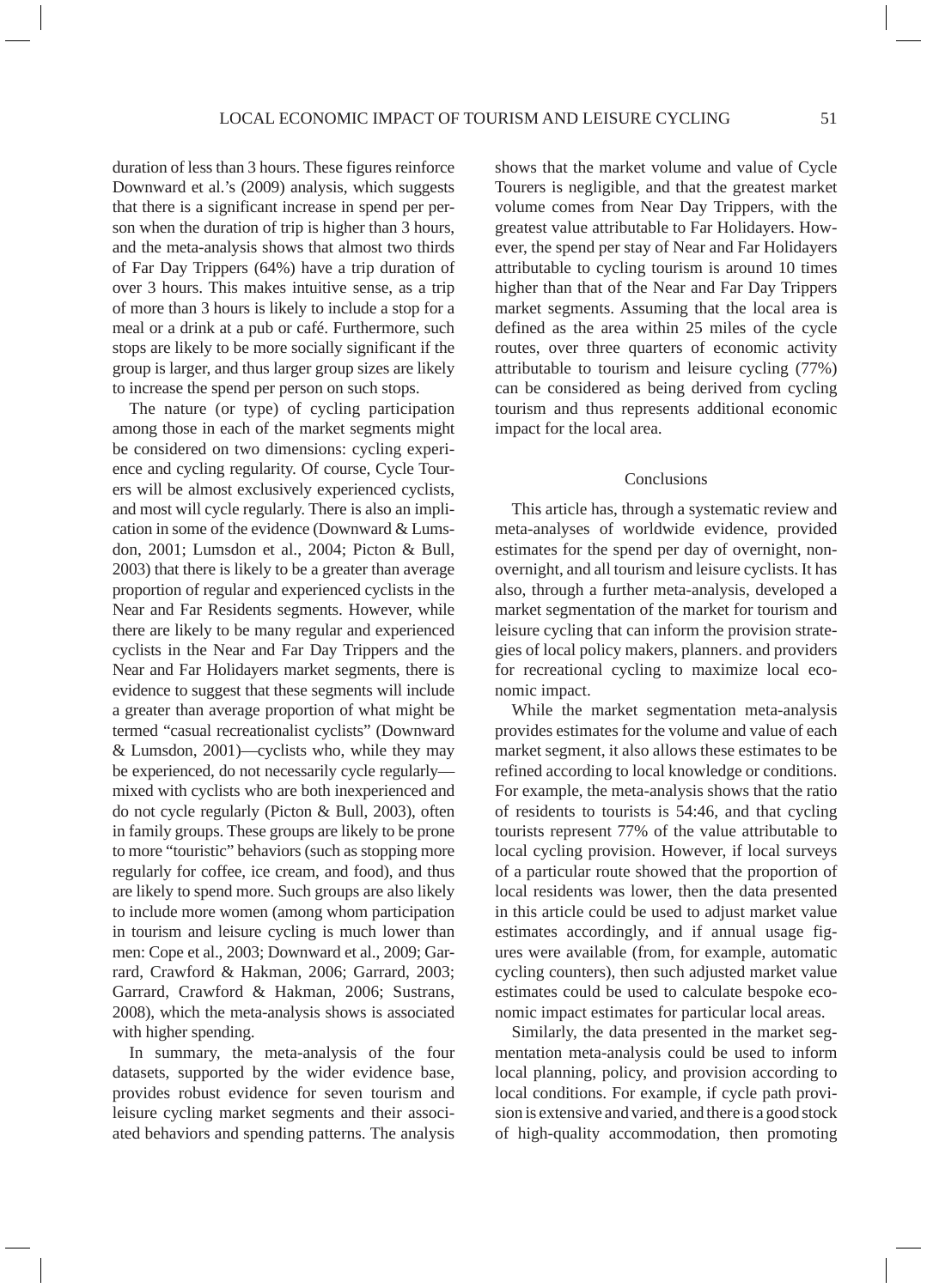such cycling provision as part of general advertising for short breaks to the high-value Far Holidayers market segment could be a fruitful strategy. Alternatively, if large urban areas exist in relatively close proximity (between 25 and 50 miles) to local cycling provision, then seeking to generate regular repeat visits among urban dwelling Near Day Trippers may be a productive approach. Product development might also be informed by the market segmentation data. For example, if regular repeat visits by Near Day Trippers are to be targeted, then clearly signed routes of between 15 and 25 miles should be developed, alongside clear advice about how to access the route by cycle (or by a combination of cycle and public transport, including the development of cycling-friendly local public transport system) for the 40% of Near Day Trippers who do not wish to access routes by car.

The market segmentation meta-analysis supports Weed and Bull's (2009) contention that sports tourism should not be analyzed at the trip level, but according to the extent to which sports tourism activities affect trip decisions. Table 6 and Figure 2 show that holidayers for whom cycling is likely to be a key part of trip decisions, but not the primary purpose of the trip (i.e., Near and Far Holidayers), comprise 16% of the volume and 49% of the value of tourism and leisure cycling, and if local residents are excluded, 35% of the volume and 64% of the value of cycling tourism. As such, if only trips where cycling tourism is considered to be the prime trip purpose are included in assessments of economic impact, then it is likely that the value of cycling tourism to local economies would be considerably underestimated, perhaps by up to half. Consequently, a full and robust assessment of the impact of sports tourism requires not that sports tourism trips are considered, but that the role of sports tourism activities in trip decisions is examined.

The data in Table 6 and Figure 2 also show, perhaps surprisingly, that the volume and value of cyclists who travel from place to place, staying in a different place each night (Cycling Tourers), are virtually negligible at less than 1% and 2% of the tourism and leisure cycling market, respectively. This suggests that future research on cycling tourism should focus not on such dedicated Cycle Tourers that many would perhaps consider to be

the archetypal cycling tourists, but on less dedicated but far more prevalent "casual recreationalist cyclists" (Downward & Lumsdon, 2001), who are interested in shorter trips, with more stops for refreshments and socializing, and who often travel in family groups.

#### **Notes**

<sup>1</sup>We are defining the tourism and leisure cycling market broadly to involve recreational participation in all forms of cycling (e.g., road cycling, trail cycling, off road cycling), but excluding participation and spectating at competitive cycling events.

<sup>2</sup>It is acknowledged that there may be further local economic impacts from health cost savings attributable to the use of local cycling provision by local residents, and that there is likely to be an economic value attributable to any environmental costs and benefits. However, these impacts are not considered in this article, which focuses solely the direct impact of spending, and on identifying the proportion of spending that is additional to the local economy. The article also does not consider the potential multiplier effect of direct spending attributable to tourists. This is because the size and extent of such multipliers varies considerably according to the very different structures of local economies and thus cannot be accounted for within a metaanalysis that seeks to provide generalizable spending estimates. Consequently, an analysis of multiplier effects is most appropriately added at a local level according to local economic conditions.

### Acknowledgment

This study was funded by Kent County Council Economic Development Unit.

#### References

- Bauman, A., Rissel, C., Garrard, J., Ker, I., Speidel, R., & Fishman, E., (2008). Cycling: Getting Australia moving: Barriers, facilitators & interventions to get more Australians physically active through cycling. Melbourne: Cycling Promotion Fund.
- Berrigan, D., Troiano, R., McNeel, T., DiSogra, C., & Ballard-Barbash, R. (2006). Active transportation increases adherence to activity recommendations. American Journal of Preventative Medicine, 31(3), 210-216.
- Bhat, C., & Lockwood, A. (2004). On distinguishing between physically active and physically passive episodes and between travel and activity episodes: An analysis of weekend recreational participation in the San Francisco Bay Area. Transportation Research Part A: Policy & Practice, 38(8), 573-592.
- Bowker, J. M., Bergstrom, J. C., & Gill, J. (2007). Estimating the economic value and impacts of recreational trails: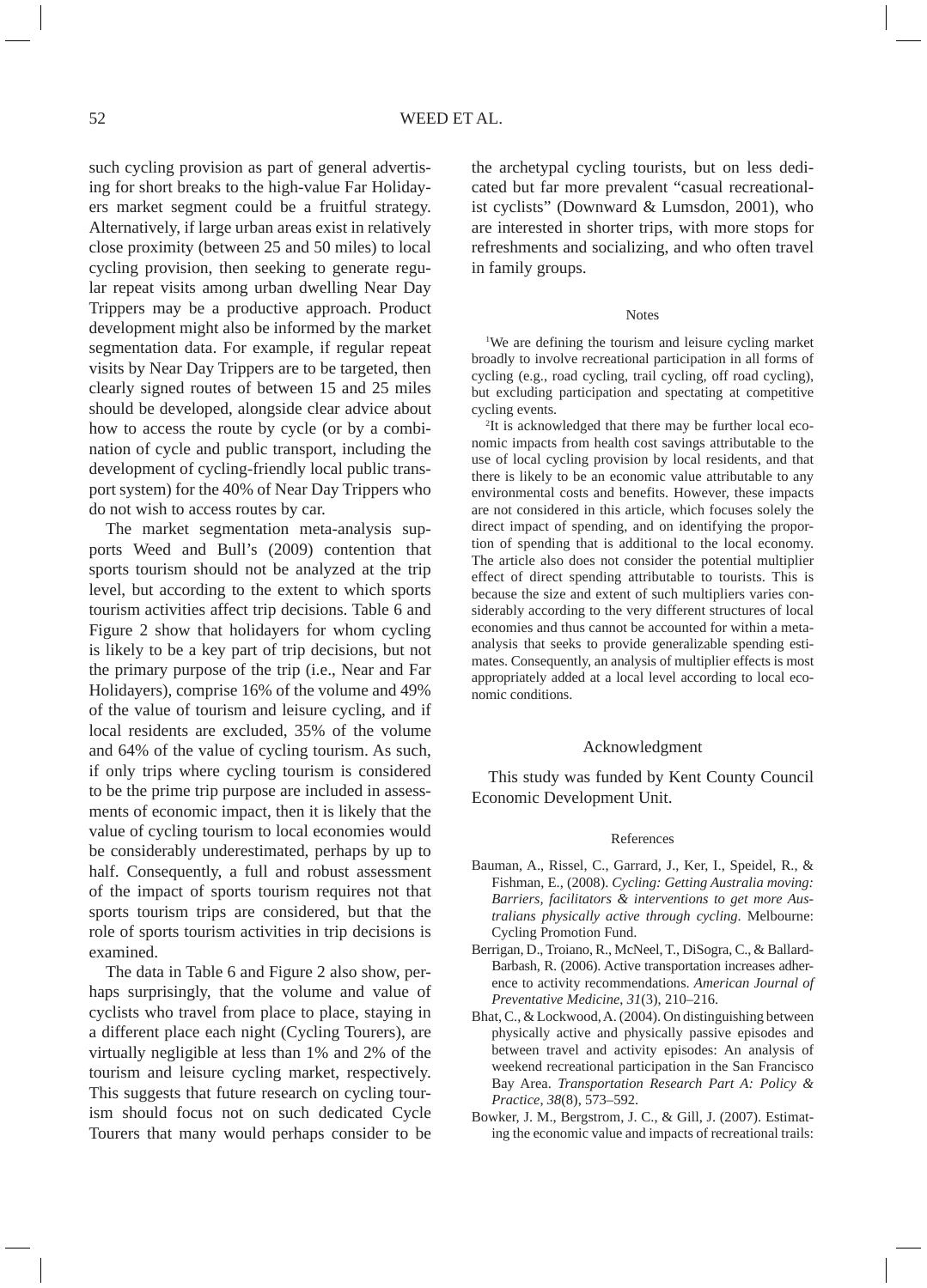A case study of the Virginia Creeper Rail Trail. Tourism Economics, 13(2), 241-260.

- Bowles, H., Rissel, C., & Bauman, A. (2006). Mass community cycling events: Who participates and is their behavior influenced by participation? International Journal of Behavioral Nutrition and Physical Activity, 3(39). Retrieved from http://link.springer.com/article/ 10.1186%2F1479-5868-3-39
- Breakell, B. (2006). Activity tourism-Developing cycle tourism in the North York Moors and coast. Countryside Recreation, 14(2), 14-16.
- Brown, T., O'Conner, P., & Barkatasas, A. (2009). Instrumentation and motivations for organised cycling: The development of the Cyclist Motivation Instrument (CMI). Journal of Sports Science and Medicine, 8, 211-218.
- Bull, C. (2006). Racing cyclists as sports tourists: The experiences and behaviors of a case study group of cyclists in East Kent, England. Journal of Sport & Tourism, 11(3/4), 259-274.
- Bull, C., & Lovell, J. (2007). The Impact of hosting major sporting events on local residents: An analysis of the views and perceptions of Canterbury Residents in relation to the Tour de France 2007. Journal of Sport & Tourism, 12(3/4), 229-248.
- Card, D., Kluve, J., & Weber, A. (2010). Active labour market policy evaluations: A meta-analysis. The Economic Journal, 120(548), 452-477.
- Cavill, N., & Davis, A. (2007). Cycling and health-What's the evidence? London: Cycling England.
- Chatzisarantis, N. L. D., Hagger, M. S., Biddle, S. J. H., Smith, B., & Wang, J. C. K. (2003). A meta-analysis of perceived locus of causality in exercise, sport, and physical education contexts. Journal of Sport & Exercise Psychology, 25, 284-306.
- Chiu, L., & Kriwoken, L. (2003). Managing recreational mountain biking in Wellington Park, Tasmania, Australia. Annals of Leisure Research, 6(4), 339-361.
- Cope, A., Cairns, S., Fox, K., Lawlor, A., Lockie, M., Lumsdon, L., Riddoch, C., & Rosen, P. (2003). The UK National Cycle Network: An assessment of the benefits of a sustainable transport infrastructure. World Transport Policy & Practice,  $9(1)$ , 6-17.
- Cope, A., Doxford, D., & Hill, A. (1998). Monitoring tourism on the UK's first long-distance cycle route. Journal of Sustainable Tourism, 6(3), 210-223.
- Coren, E., & Fisher, M. (2006). The conduct of systematic research reviews for SCIE knowledge reviews. London: Social Care Institute for Excellence.
- Crouch, D. (1995). A meta-analysis of tourism demand. Annals of Tourism Research, 22(1), 103-118.
- de Geus, B., de Bourdeaudhuij, I., Jannes, C., & Meeusen, R. (2008). Psychosocial and environmental factors associated with cycling for transport among a working population. Health Education Research, 23(4), 697-708.
- Desbordes, M. (2007). A review of the economic impact studies done on the Tour de France: Methodological aspects and first results. International Journal of Sport Management and Marketing, 2(5/6), 526-540.
- Dill, J. (2009). Bicycling for transportation and health: The role of infrastructure. Journal of Public Health Policy, 30, S95-S110.
- Downward, P., & Lumsdon. L. (2001). The development of recreational cycle routes: An evaluation of user needs. Managing Leisure, 6, 50-60.
- Downward, P., Lumsdon, L., & Weston. R. (2009). Visitor expenditure: The case of cycle recreation and tourism. Journal of Sport & Tourism, 14(1), 25-42.
- EcoGIS. (2002). Submission on cycle tourism to the tourism strategy group. Paper prepared by EcoGIS on behalf of the Cycling Promotion Fund of Australia and Bicycle Federation of Australia.
- Faulks, P., Ritchie, B., & Dodd, J. (2008). Bicycle tourism as an opportunity for re-creation and restoration? Investigating the motivations of bike ride participants. Paper presented at the New Zealand Tourism and Hospitality Research Conference, Hanmer Springs, New Zealand.
- Faulks, P., Ritchie, B., & Fluker, M. (2007). Cycle tourism in Australia: An investigation into its size and scope. Gold Coast: Sustainable Tourism Cooperative Research Centre.
- Forward, S. (1999). Behavioural factors affecting the intention to cycle. In Proceedings of Velo-City, the 11th International Bicycle Planning Conference (pp. 608-626), Graz, Austria, April 13-16.
- Fraietta, J. (2004). Cycle tourism research summary. Paper prepared for Alberta Economic Development, Alberta, Canada.
- Gammon, S., & Robinson, T. (2003). Sport and tourism: A conceptual framework. Journal of Sport Tourism, 8(1),  $21 - 16.$
- Garrard, J. (2003). Healthy revolutions: Promoting cycling for women. Health Promotion Journal of Australia, 14,  $213 - 215$ .
- Garrard, J., Crawford, S., & Hakman, N. (2006). Revolutions for women: Increasing women's participation in cycling for recreation and transport. Australia: School of Health and Social Development, Deakin University.
- Gatersleben, B., & Haddad, H. (2010). Who is the typical bicyclist? Transportation Research: Part F, 13(1),  $41 - 48$ .
- Gibson, H., & Yiannakis, A. (2002). Tourist roles: Needs and the lifecourse. Annals of Tourism Research, 29(2), 358-383.
- Green, B. C., & Jones, I. (2005). Serious leisure, social identity and sport tourism. Sport in Society, 8(2), 164-181.
- Greenwood, C., & Yeoman, I. (2006). Forecast for cycle tourism in Scotland to 2015. Retrieved from http://www. visitscotland.org/pdf/cycling\_2006\_to\_2015.pdf
- Greig, R. (2005). Cycling promotion in Western Australia. Bicycling Federation of Australia: Planning for Health Communities Conference, Brisbane, Australia, October.
- Hudson, I. (2001). The use and misuse of economic impact analysis: The case of professional sports. Journal of Sport & Social Issues, 25(1), 20-39.
- Hunter, J., & Schmidt, F. (1990). Methods of meta-analysis: Correcting error and bias in research findings. Newbury Park, CA: Sage.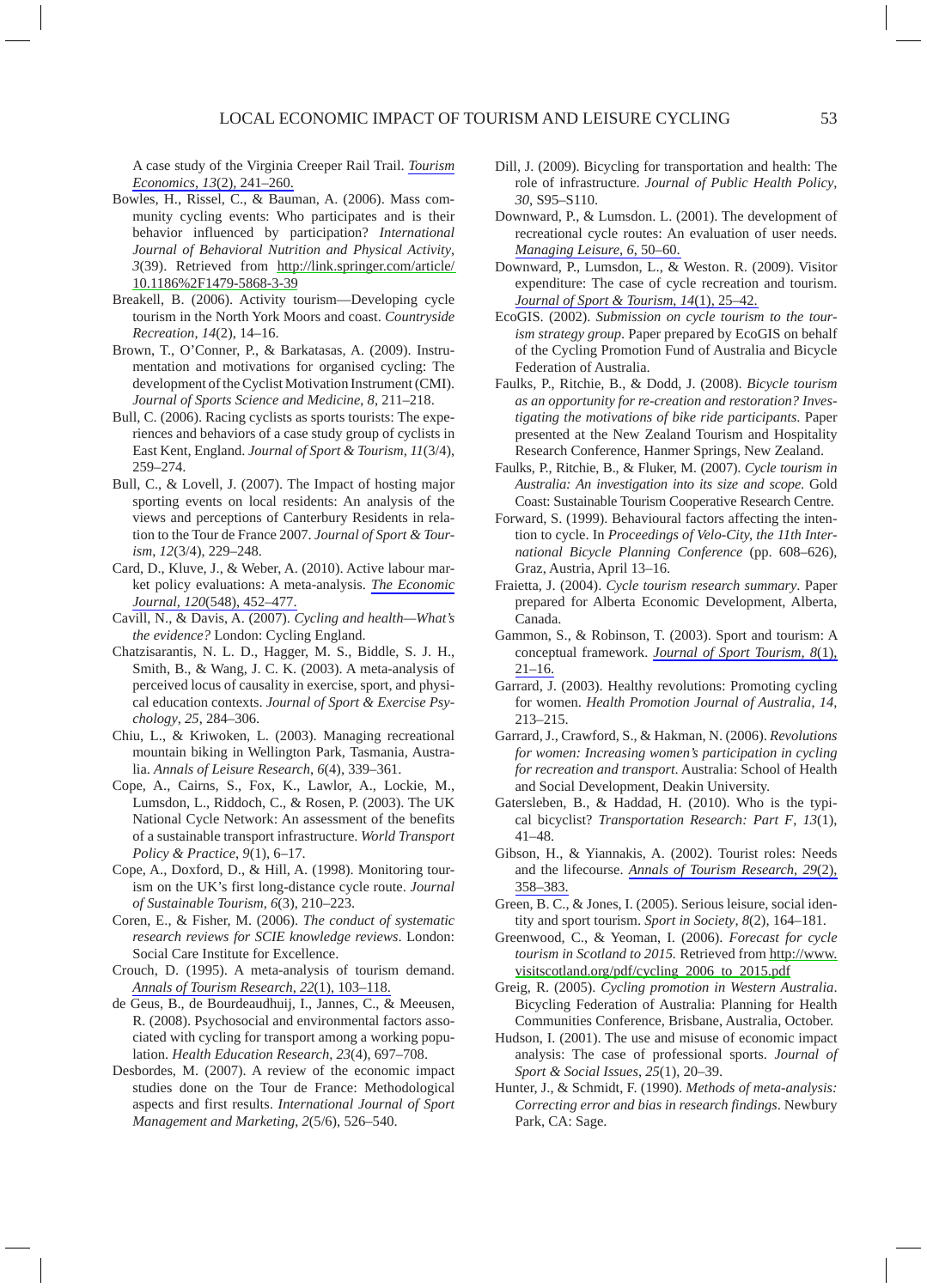- Institute of Transport and Tourism. (2008). The economic impact of cycling and walking in the Celtic and Taff Trails. Lancashire, UK: Author.
- Kahlmeier, S., Racioppi, F., Cavill, N., Rutter, H., & Oja, P. (2010). "Health in all policies" in practice: Guidance and tools to quantifying the health effects of cycling and walking. Journal of Physical Activity & Health, 7(Suppl. 1), S120-S125.
- Kamphuis, C., Giskes, K., Kavanagh, A., Thornton, L., Thomas, L., van Lenthe, F., Mackenback, J., & Turrell, G. (2008). Area variation in recreational cycling in Melbourne: A compositional or contextual effect? Journal of Epidemiology & Community Health, 62(10), 890-898.
- Lamont, M. (2010). Cycle tourism in Australia: Exploring the whole tourism system. Saabrücken: Lambert Academic Publishing.
- Lawlor, D., Ness, A., Cope, A., Davis, A., Insall, P., & Riddoch, C. (2003). The challenges of evaluating environmental interventions to increase population levels of physical activity: The case of the UK National Cycle Network. Journal of Epidemiology and Community Health, 57(2), 96-101.
- Lim, C. (1999). A meta-analytic review of international tourism demand. Journal of Travel Research, 37(3), 273-284.
- Lumsdon, L. (1996). Cycle tourism in Britain. Insights, D<sub>27</sub>-D<sub>32</sub>.
- Lumsdon, L. (2000). Transport and tourism-A model for sustainable development? Journal of Sustainable Development, 8(5), 361-377.
- Lumsdon, L. (1999). Long distance cycle routes: Evaluating the tourism potential. In Proceedings of In Velo-City, the 11th International Bicycle Planning Conference (pp. 234-238), Graz, Austria, April 13-16.
- Lumsdon, L., Downward, P., & Cope, A. (2004). Monitoring of cycle tourism on long distance trails: The North Sea Cycle Route. Journal of Transport Geography, 12(11),  $13 - 22$
- Lumsdon, L., Weston, R., McGrath, P., Davies, N., Peeters, P., Eijgelaar, E., & Piket, P. (2009). The European cycle route network, Eurovelo. Brussels: European Parliament.
- Maine Department of Transportation. (2001). Bicycle tourism in Maine: Economic impacts and marketing recommendations. Maine: Author.
- Manfredo, M., Driver, B., & Tarrant, M. (1996). Measuring leisure motivation: A meta-analysis of the recreation experience preference scales. Journal of Leisure Research, 28(3), 188-213.
- Mann, C., & Absher., J. (2008). Recreation conflict potential and management implications in the northern/central Black Forest Nature Park. Journal of Environmental Planning & Management,  $51(3)$ ,  $363-380$ .
- Mason, P., & Leberman, S. (2000). Local planning for recreation and tourism: A case study of mountain biking from New Zealand's Manawatu Region. Journal of Sustainable Tourism, 8(2), 97-115.
- Mintel. (2007). Leisure intelligence: Cycling holidays. London: Author.

Mintel. (2009). Cycling holidays UK. London: Author.

- Moore, C., Cope, A., & Bulmer, A. (2006). The role of trafficfree routes in encouraging cycling among excluded groups. World Transport Policy and Practice, 12(2), 21-35.
- Natural England. (2006). England leisure visits: Report of the 2005 survey. London: Author.
- Papon, F. (1999). A threefold classification of French cyclists: A slight lessening of the down market image of the bicycle. In Proceedings of In Velo-City, the 11th International Bicycle Planning Conference (pp. 486-489), Graz, Austria, April 13-16.
- Picton, K., & Bull, C. (2003). The economic impact of cycling on the Viking Trail in Kent. Report to Kent Highways from Canterbury Christ Church University.
- Pucher, J., Buehler, R., Bassett, D., & Dannenberg, A. (2010). Walking and cycling to health: A comparative analysis of city, state, and international data. American Journal of Public Health, 100(10), 1986-1992.
- Pucher, J., Garrard, J., & Greaves, S. (2011). Cycling down under: A comparative analysis of cycling trends and policies in Sydney and Melbourne. Journal of Transport Geography, 19, 332-345.
- Quinn, M., & Chernoff, G. (2010). Mountain biking: A review of the ecological effects: A literature review for Parks Canada-National Office (Visitor Experience Branch). Calgary: Miistakis Institute.
- Regeneris Consulting. (2005). Economic and social benefits of countryside access routes in the North East. Report for the Countryside Agency, Cheltenham.
- Rissel, C., Merom, D., Bauman, A., Garrad, J., Ming Wen, L., & New, C. (2010). Current cycling, bicycle path use, and willingness to cycle more—Findings from a community survey of cycling in southwest Sydney, Australia. Journal of Physical Activity & Health, 7(2), 267-272.
- Ritchie, B. (1998). Bicycle tourism in the South Island of New Zealand: Planning and management issues. Tourism Management, 19(6), 567-582.
- Ritchie, B., Tkaczynski, A., & Faulks, P. (2010). Understanding the motivation and travel behavior of cycle tourists using involvement profiles. Journal of Travel & Tourism Marketing, 27(4), 409-425.
- Robinson, T., & Gammon, S. (2004). A question of primary and secondary motives: Revisiting and applying the sport tourism framework. Journal of Sport Tourism, 9(3),  $221 - 233$ .
- Simonsen, P., & Jorgenson, B. (1996). Cycling tourism: Environmental and economical sustainability? (Unpublished report). Bornholm, Denmark: Research Centre of Bornholm.
- Simonsen, P. S., Jorgensen, B., & Robbins, D. (1998). Cycling tourism: An economic and environmental sustainable form of tourism? Bornholm: Unit of Tourism Research, Research Centre of Bornholm.
- Sofield, T. (2003). Sports tourism: From binary division to quadripartite construct. Journal of Sport Tourism, 8(3),  $144 - 165.$
- South Australia Tourism Commission. (2002). Fast facts: Cycling tourism fact sheet. Adelaide: Author.